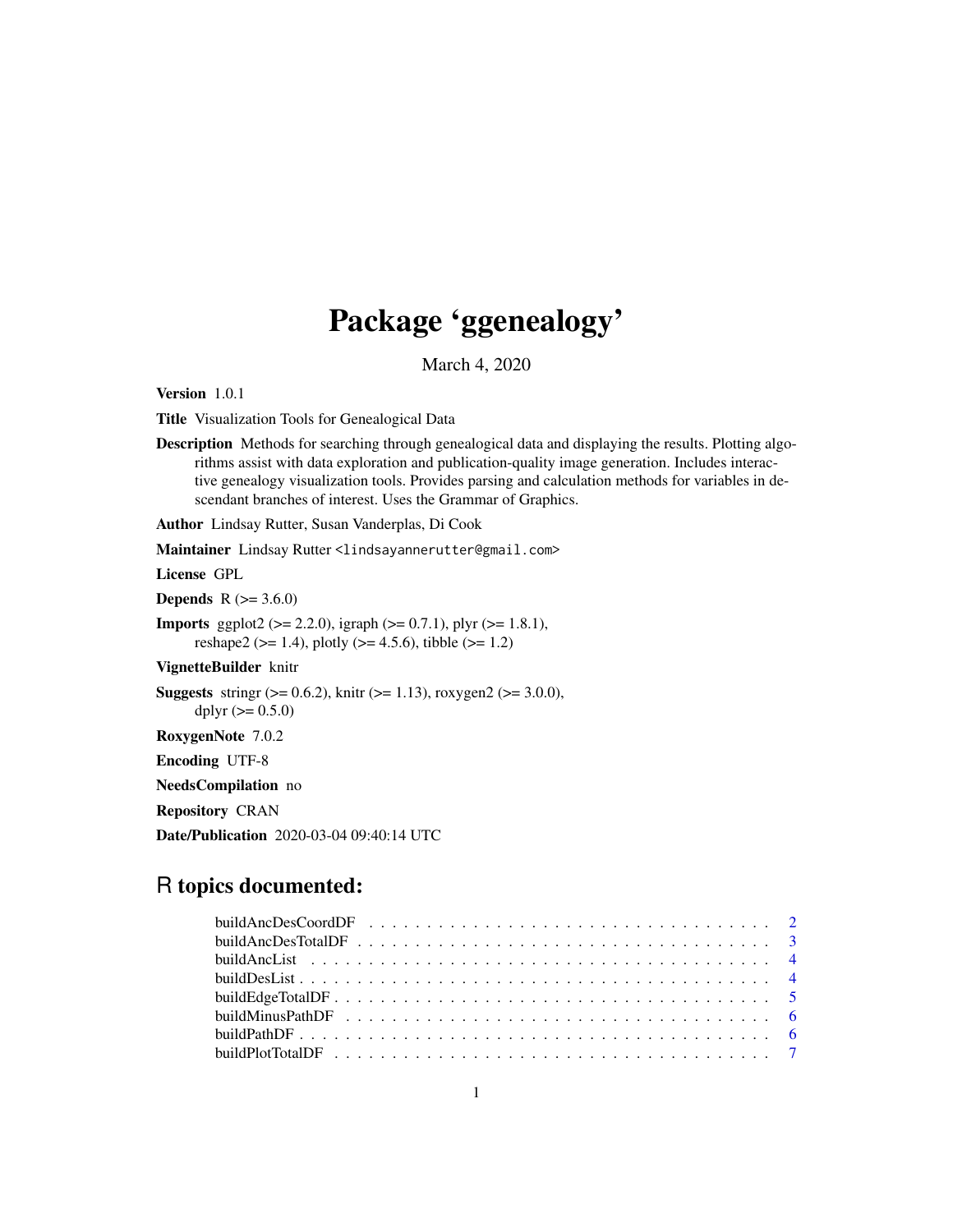<span id="page-1-0"></span>

| Index |                                               | 27            |
|-------|-----------------------------------------------|---------------|
|       |                                               |               |
|       |                                               |               |
|       |                                               |               |
|       |                                               |               |
|       |                                               | 21            |
|       | $plotDegMatrix, , , , , , , , , , , , , , , $ | <sup>20</sup> |
|       |                                               |               |
|       |                                               |               |
|       |                                               |               |
|       |                                               |               |
|       |                                               |               |
|       |                                               |               |
|       |                                               |               |
|       |                                               |               |
|       |                                               |               |
|       |                                               |               |
|       |                                               |               |
|       |                                               |               |
|       |                                               |               |
|       |                                               |               |
|       |                                               |               |
|       |                                               | <b>9</b>      |
|       |                                               | 9             |
|       |                                               | 8             |
|       |                                               | -8            |

buildAncDesCoordDF *Returns the coordinate positions of all ancestors and descendants of a variety.*

# Description

Calculates coordinates to plot each ancestors and descendant of a variety in a lineage. The x and y values describe the coordinates of the label, while the xstart, ystart, xend, and yend values describe the edges of the label.

# Usage

```
buildAncDesCoordDF(df)
```
# Arguments

df the data frame of the ancestors and descendants of a variety (from function buildAncDesTotalDF)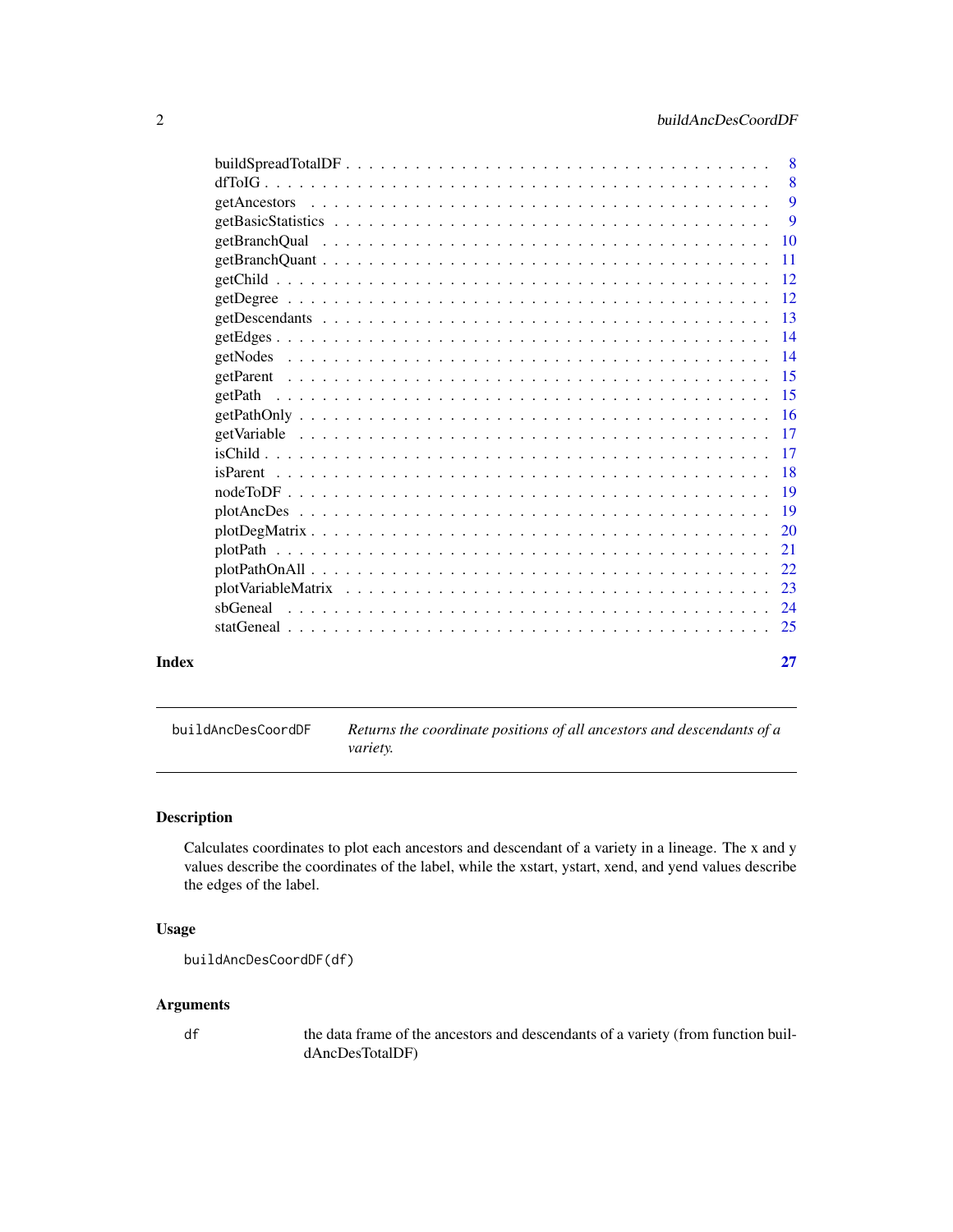# <span id="page-2-0"></span>buildAncDesTotalDF 3

# References

**[CITATION](#page-0-0)** 

#### See Also

[buildAncList](#page-3-1) for information on determining ancestors

[buildDesList](#page-3-2) for information on determining descendants

buildAncDesTotalDF *Returns data frame with plot coordinates of all ancestors and descendants of a variety.*

#### Description

Returns the data frame that includes labels and plot coordinates of all ancestors and descendants of a variety. Users can specify the maximum number of ancestors and descendants to display.

#### Usage

buildAncDesTotalDF(v1, geneal, mAnc = 3, mDes = 3)

#### Arguments

| v <sub>1</sub> | the label of the vertex of interest (in character string format)                              |
|----------------|-----------------------------------------------------------------------------------------------|
| geneal         | the full genealogy (in data frame format)                                                     |
| mAnc           | the maximum number of generations of ancestors of v1 to be displayed (in nu-<br>meric format) |
| mDes           | the maximum number of generations of descendants of v1 to be displayed (in<br>numeric format) |

#### References

Rutter L, VanderPlas S, Cook D, Graham MA (2019). ggenealogy: An R Package for Visualizing Genealogical Data. *Journal of Statistical Software*, 89(13), 1–31. doi: [10.18637/jss.v089.i13](https://doi.org/10.18637/jss.v089.i13)

# See Also

[buildAncList](#page-3-1) for information on determining ancestors

[buildDesList](#page-3-2) for information on determining descendants

```
data(sbGeneal)
v1 <- "Essex"
buildAncDesTotalDF(v1, sbGeneal)
```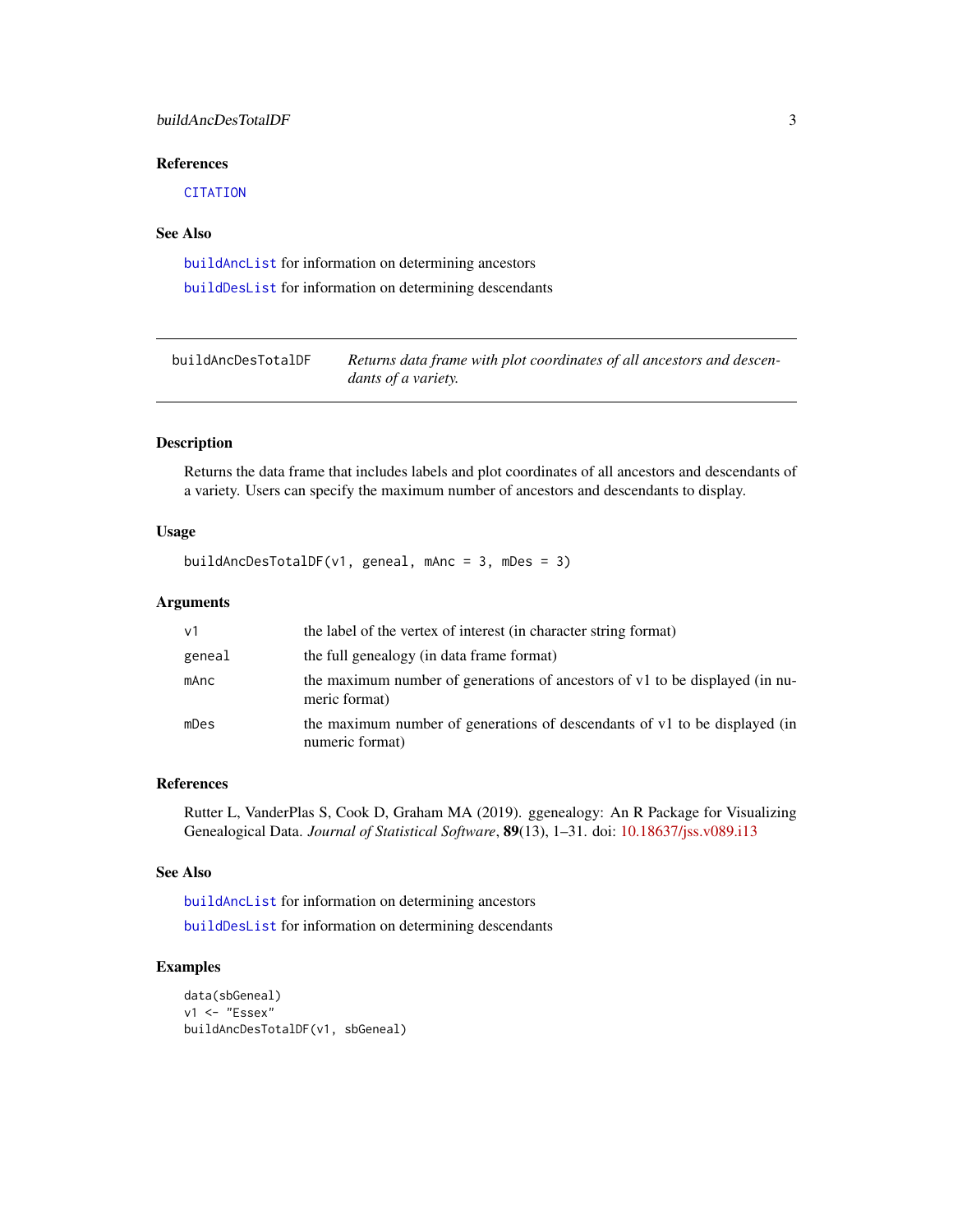<span id="page-3-1"></span><span id="page-3-0"></span>

This function returns a nested list of the ancestors of the inputted variety.

#### Usage

buildAncList(v1, geneal, gen =  $\theta$ )

# Arguments

| ν1     | the label of the vertex of interest (in character string format)                                            |
|--------|-------------------------------------------------------------------------------------------------------------|
| geneal | the full genealogy (in data frame format)                                                                   |
| gen    | the generation (note: This should be left as default, as any other input will not<br>affect results anyway) |

# References

Rutter L, VanderPlas S, Cook D, Graham MA (2019). ggenealogy: An R Package for Visualizing Genealogical Data. *Journal of Statistical Software*, 89(13), 1–31. doi: [10.18637/jss.v089.i13](https://doi.org/10.18637/jss.v089.i13)

# See Also

[getParent](#page-14-1) for information on determining parents

# Examples

```
data(sbGeneal)
getParent("Essex", sbGeneal)
buildAncList("Essex", sbGeneal)
```
<span id="page-3-2"></span>buildDesList *Returns the descendants of a particular variety (if they exist).*

# Description

This function returns a nested list of the descendants of the inputted variety.

# Usage

buildDesList(v1, geneal, gen =  $0$ )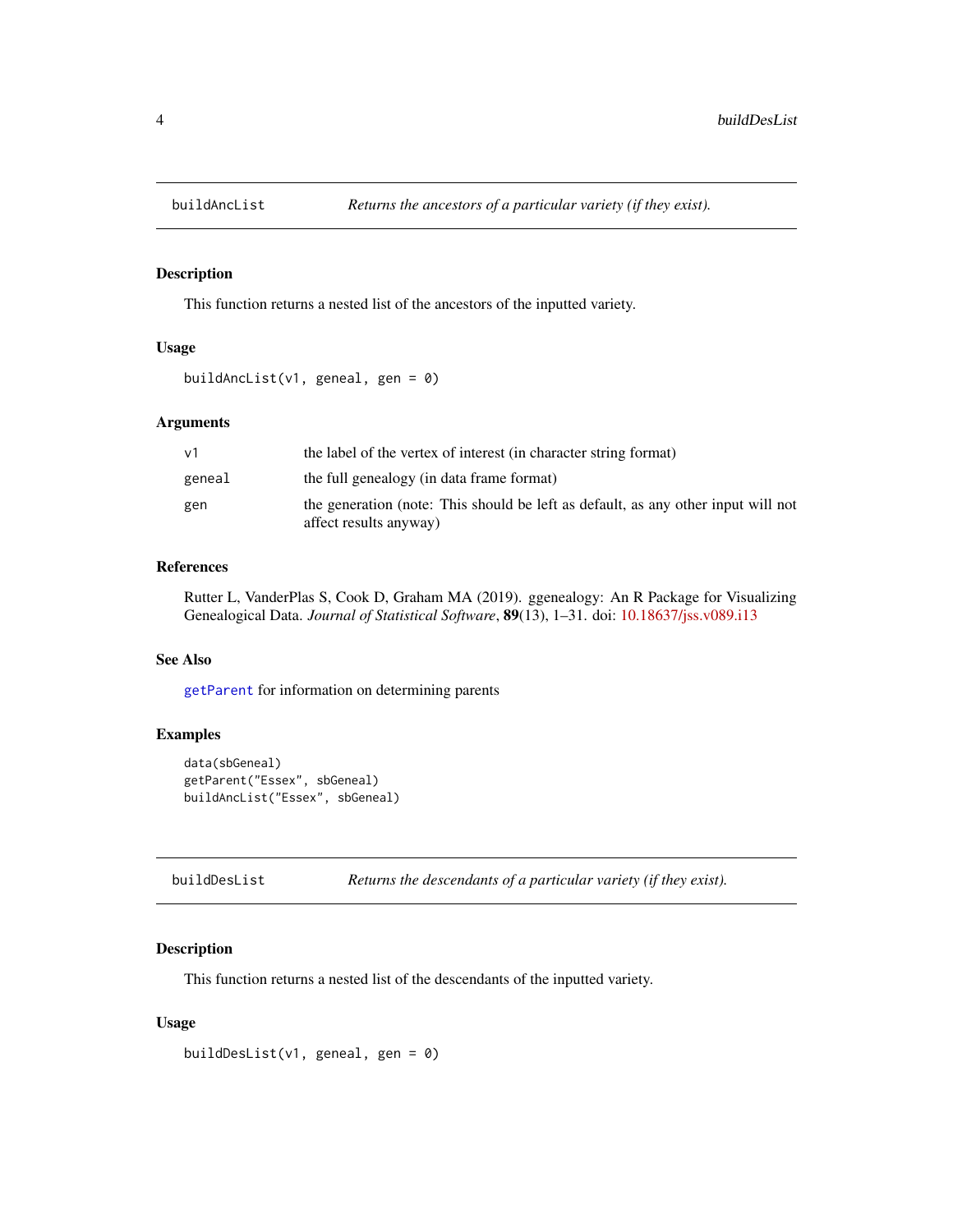# <span id="page-4-0"></span>Arguments

| v1     | the label of the vertex of interest (in character string format)                                     |
|--------|------------------------------------------------------------------------------------------------------|
| geneal | the full genealogy (in data frame format)                                                            |
| gen    | the generation (note: This should be left as default, as any other input will not<br>affect results) |

# References

Rutter L, VanderPlas S, Cook D, Graham MA (2019). ggenealogy: An R Package for Visualizing Genealogical Data. *Journal of Statistical Software*, 89(13), 1–31. doi: [10.18637/jss.v089.i13](https://doi.org/10.18637/jss.v089.i13)

#### See Also

[getChild](#page-11-1) for information on determining children

#### Examples

```
data(sbGeneal)
getParent("Essex", sbGeneal)
buildDesList("Essex", sbGeneal, 3)
```
buildEdgeTotalDF *Build the edges in the genealogy graph.*

#### Description

This function takes the graph object and creates a data frame object of the edges between all parentchild relationships in the graph.

# Usage

```
buildEdgeTotalDF(geneal, ig, colName, bin = 12)
```
# Arguments

| geneal  | the full genealogy (in data frame format)                                                                                                                            |
|---------|----------------------------------------------------------------------------------------------------------------------------------------------------------------------|
| ig      | the graph representation of the data genealogy (in igraph format)                                                                                                    |
| colName | the name of the column of the data frame that contains the quantitative variable<br>of interest (in character string format)                                         |
| bin     | the number of bins to determine the vertical positions of nodes (default is 12).<br>For more information on choosing bin size, please visit the ggenealogy vignette. |

# See Also

[dfToIG](#page-7-1) for information on producing ig from the genealogy <https://www.r-project.org> for iGraph information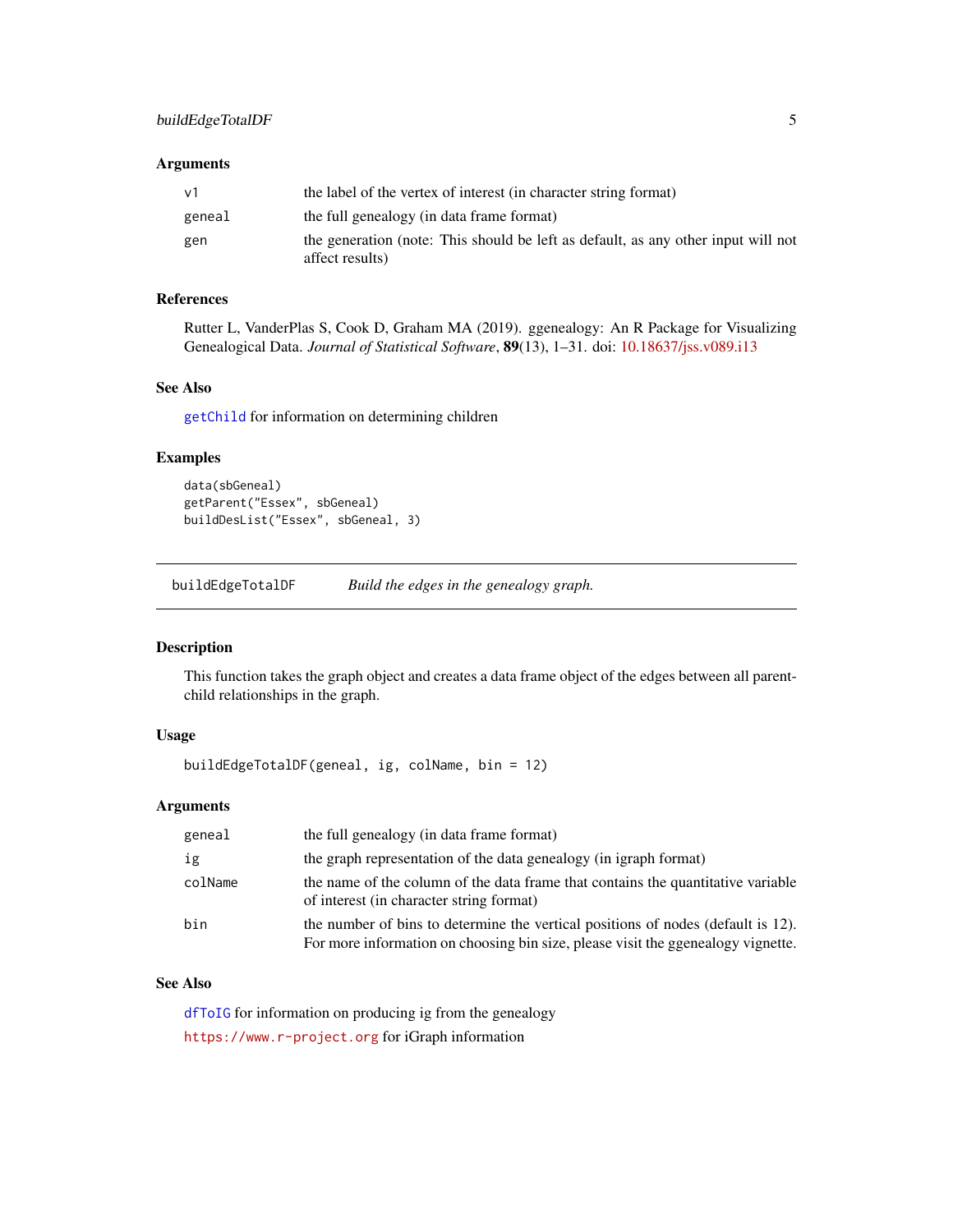<span id="page-5-0"></span>

This function takes the spreadTotalDF object (from the buildSpreadTotalDF function) and the path object as inputs. From these objects, it creates a data frame object of the label, x, and y values of all nodes in the ful genealogy. However, the data frame object does not include the labels of the path varieties, as they will be treated differently.

#### Usage

```
buildMinusPathDF(path, geneal, ig, colName, colNameY, bin = 12)
```
#### Arguments

| path     | path as returned from getPath() or a vector of two variety names which exist in<br>the ig object                                                                                                                                           |
|----------|--------------------------------------------------------------------------------------------------------------------------------------------------------------------------------------------------------------------------------------------|
| geneal   | the full genealogy (in data frame format)                                                                                                                                                                                                  |
| ig       | the graph representation of the data genealogy (in igraph format)                                                                                                                                                                          |
| colName  | the name of the column of the data frame that contains the quantitative variable<br>of interest (in character string format)                                                                                                               |
| colNameY | the name of the second optional column of the data frame that contains the<br>second optional quantitative variable of interest (in character string format). This<br>optional quantitative variable will be plotted on the vertical axis. |
| bin      | the number of bins to determine the vertical positions of nodes (default is 12).<br>For more information on choosing bin size, please visit the ggenealogy vignette.                                                                       |

#### See Also

<https://www.r-project.org> for iGraph information [getPath](#page-14-2) for information on input path building

buildPathDF *Build data frame for path representation*

#### Description

This function builds a dataframe of information about the path object that can later be used for visualization. The dataframe includes "label" (name of each variety) of each node, "x" (the date of the variety, the x-axis value for which the label and incoming/outgoing edges are centered), "y" (the y-axis value, which is the index of the path, incremented by unity), "xstart" (the x-axis position of the outgoing edge (leaving to connect to the node at the next largest y-value)), "xend" (the x-axis position of the outgoing edge (connected to the node at the next largest y-value)), "ystart" (the y-axis position of the outgoing edge (leaving to connect to the node at the next largest y-value), "yend" (the y-axis position of the outgoing edge (connected to the node at the next largest y-value))).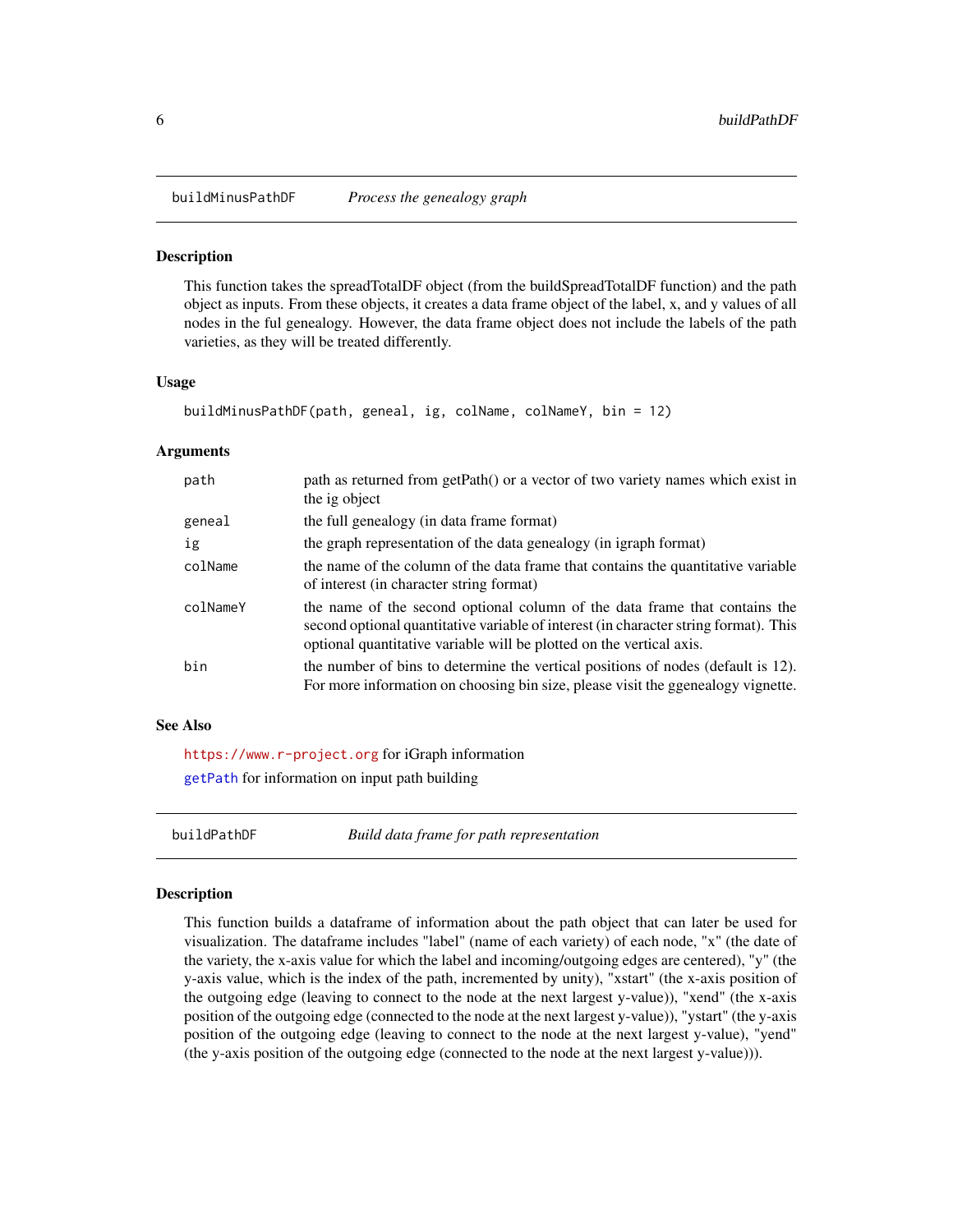# <span id="page-6-0"></span>buildPlotTotalDF 7

# Usage

```
buildPathDF(path, geneal, colName, colNameY = "")
```
#### Arguments

| path     | path object representing the path between two vertices                                                                                                                                                                                     |
|----------|--------------------------------------------------------------------------------------------------------------------------------------------------------------------------------------------------------------------------------------------|
| geneal   | the full genealogy (in data frame format)                                                                                                                                                                                                  |
| colName  | the name of the column of the data frame that contains the quantitative variable<br>of interest (in character string format)                                                                                                               |
| colNameY | the name of the second optional column of the data frame that contains the<br>second optional quantitative variable of interest (in character string format). This<br>optional quantitative variable will be plotted on the vertical axis. |

| buildPlotTotalDF | Build all labels in the graph |
|------------------|-------------------------------|
|------------------|-------------------------------|

# Description

This function takes the spreadTotalDF object (from the buildSpreadTotalDF function) and the path object as inputs. From these objects, it creates a data frame object of the text label positions for the varieties in the path, as well as the edges only in the varieties in the path.

# Usage

```
buildPlotTotalDF(path, geneal, ig, colName, colNameY = "", bin = 12)
```
# Arguments

| path     | path as returned from getPath() or a vector of two variety names which exist in                                                                                                                                                            |
|----------|--------------------------------------------------------------------------------------------------------------------------------------------------------------------------------------------------------------------------------------------|
|          | 1g                                                                                                                                                                                                                                         |
| geneal   | the full genealogy (in data frame format)                                                                                                                                                                                                  |
| ig       | the graph representation of the data genealogy (in igraph format)                                                                                                                                                                          |
| colName  | the name of the column of the data frame that contains the quantitative variable<br>of interest (in character string format)                                                                                                               |
| colNameY | the name of the second optional column of the data frame that contains the<br>second optional quantitative variable of interest (in character string format). This<br>optional quantitative variable will be plotted on the vertical axis. |
| bin      | the number of bins to determine the vertical positions of nodes (default is 12).<br>For more information on choosing bin size, please visit the ggenealogy vignette                                                                        |

# See Also

<https://www.r-project.org> for iGraph information <https://www.r-project.org> for iGraph information [getPath](#page-14-2) for information on input path building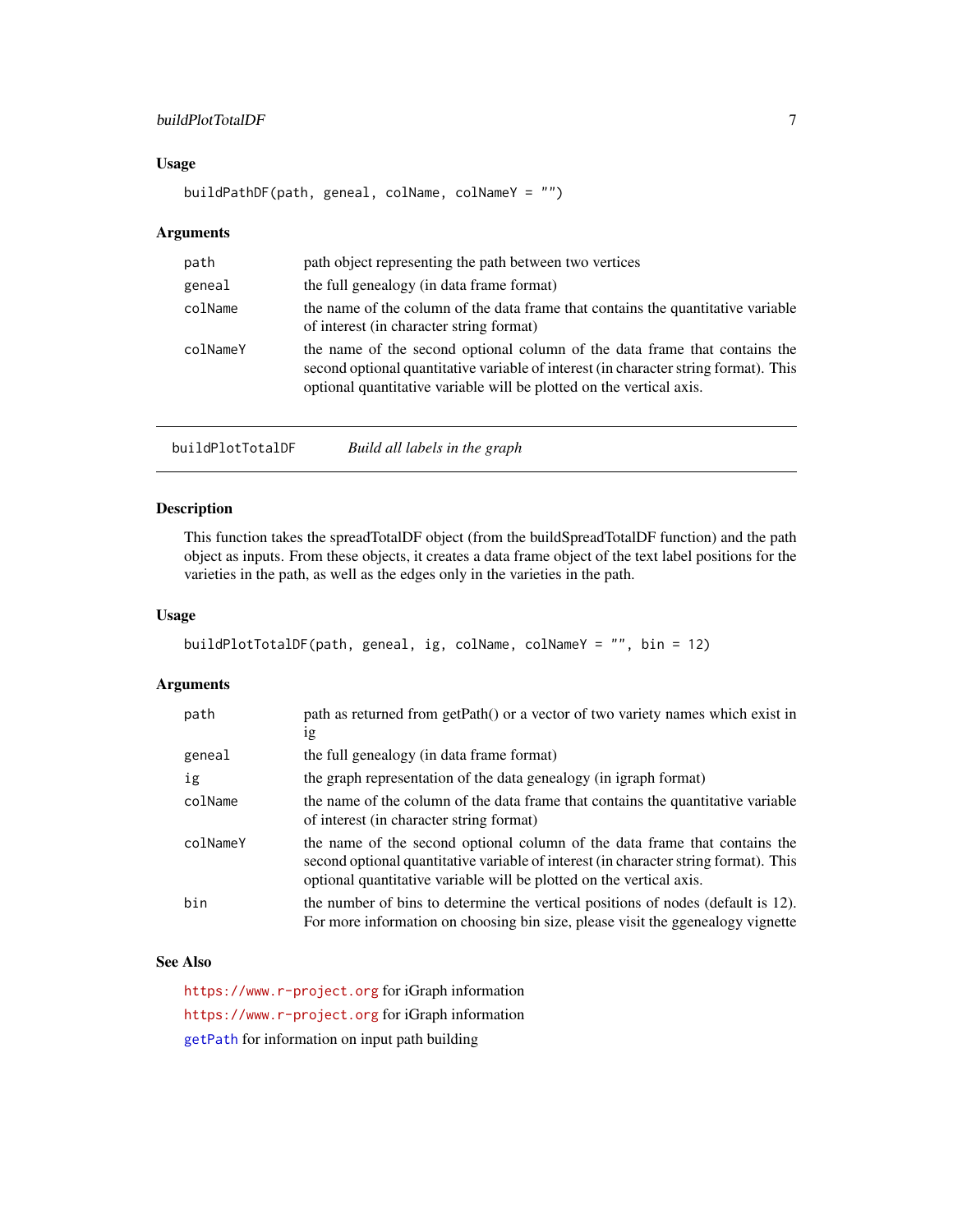<span id="page-7-0"></span>

Constructs a data frame object so that varieties are spread such that they do not overlap, even though the x-axis position will represent dates.

# Usage

buildSpreadTotalDF(geneal, ig, colName, bin = 12)

# Arguments

| geneal  | the full genealogy (in data frame format)                                                                                                                           |
|---------|---------------------------------------------------------------------------------------------------------------------------------------------------------------------|
| ig      | the graph representation of the data genealogy (in igraph format)                                                                                                   |
| colName | the name of the column of the data frame that contains the quantitative variable<br>of interest (in character string format)                                        |
| bin     | the number of bins to determine the vertical positions of nodes (default is 12).<br>For more information on choosing bin size, please visit the ggenealogy vignette |

# See Also

<https://www.r-project.org> for iGraph information

<span id="page-7-1"></span>

| dfToIG | Process the genealogy graph |
|--------|-----------------------------|
|        |                             |

# Description

Processes the genealogy into an igraph object with appropriate vertex information, graph type, and edge weights.

# Usage

```
dfToIG(geneal, vertexinfo = NULL, edgeweights = 1, isDirected = FALSE)
```

| geneal      | the full genealogy (in data frame format)                                                                                                                                                                                     |
|-------------|-------------------------------------------------------------------------------------------------------------------------------------------------------------------------------------------------------------------------------|
| vertexinfo  | (default NULL) either names of columns in the genealogy which should be<br>added to the database as vertex information or a data frame with information<br>for all vertices such that the first column contains vertex names. |
| edgeweights | (default 1) name of a column which contains edge weights                                                                                                                                                                      |
| isDirected  | (default FALSE) should the graph be a directed graph?                                                                                                                                                                         |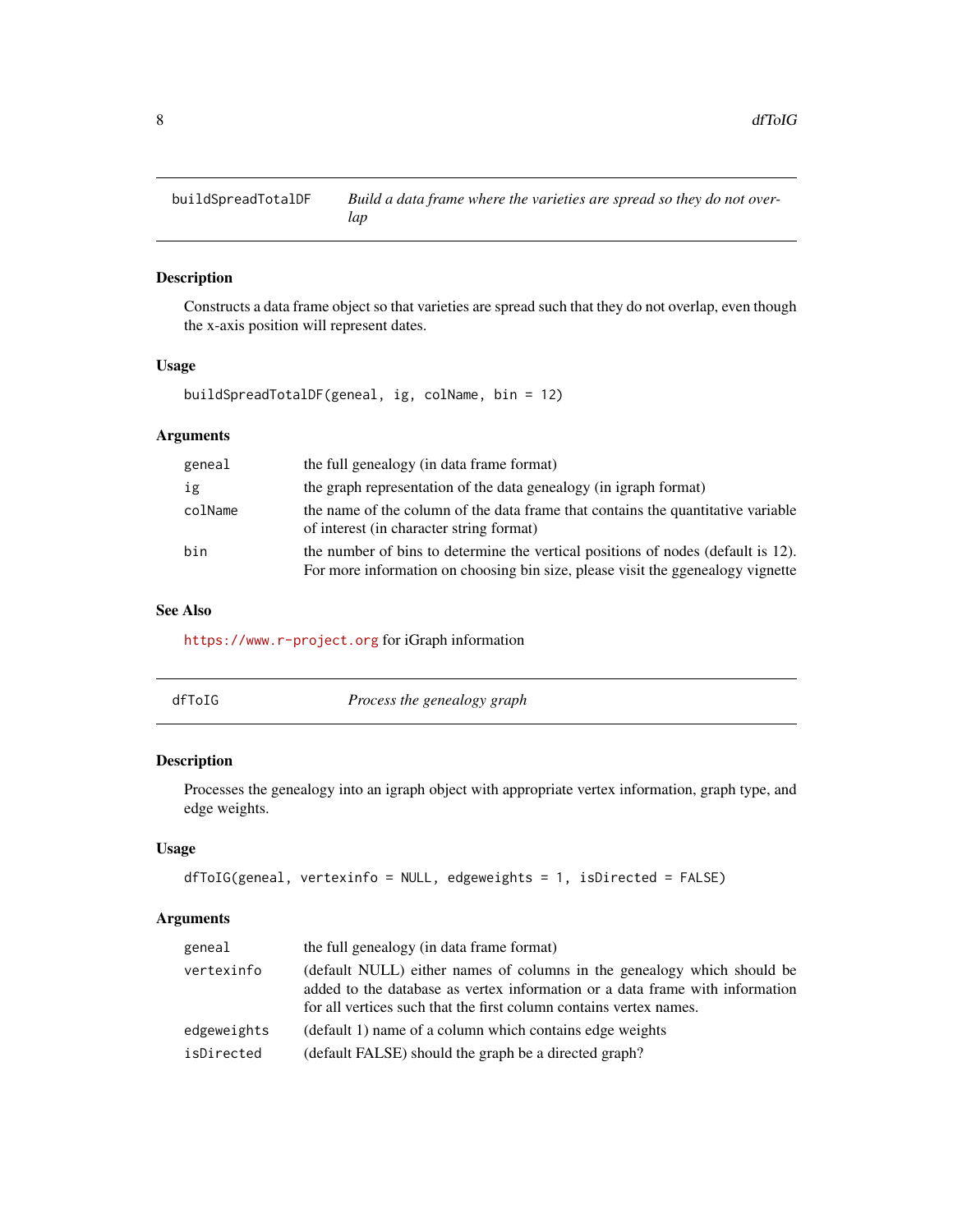# <span id="page-8-0"></span>getAncestors 9

#### See Also

<https://www.r-project.org> for iGraph information

getAncestors *Returns a list of the ancestors of a particular variety (if they exist)*

#### **Description**

This function returns a list of the ancestors of the inputted variety within and including a given number of generations

#### Usage

getAncestors(v1, geneal, gen = 3)

#### Arguments

| V <sub>1</sub> | the label of the vertex of interest (in character string format) |
|----------------|------------------------------------------------------------------|
| geneal         | the full genealogy (in data frame format)                        |
| gen            | the number of generations back to include as ancestors           |

#### References

Rutter L, VanderPlas S, Cook D, Graham MA (2019). ggenealogy: An R Package for Visualizing Genealogical Data. *Journal of Statistical Software*, 89(13), 1–31. doi: [10.18637/jss.v089.i13](https://doi.org/10.18637/jss.v089.i13)

#### Examples

```
data(sbGeneal)
getParent("Essex", sbGeneal)
getAncestors("Essex", sbGeneal, 1)
getAncestors("Essex", sbGeneal, 5)
```
getBasicStatistics *Determine basic statistics of the graph object*

# Description

Returns basic statistics of the graph object (number of nodes, number of edges, whether or not the whole graph is connected, number of components, average path length, graph diameter, etc.)

#### Usage

```
getBasicStatistics(ig)
```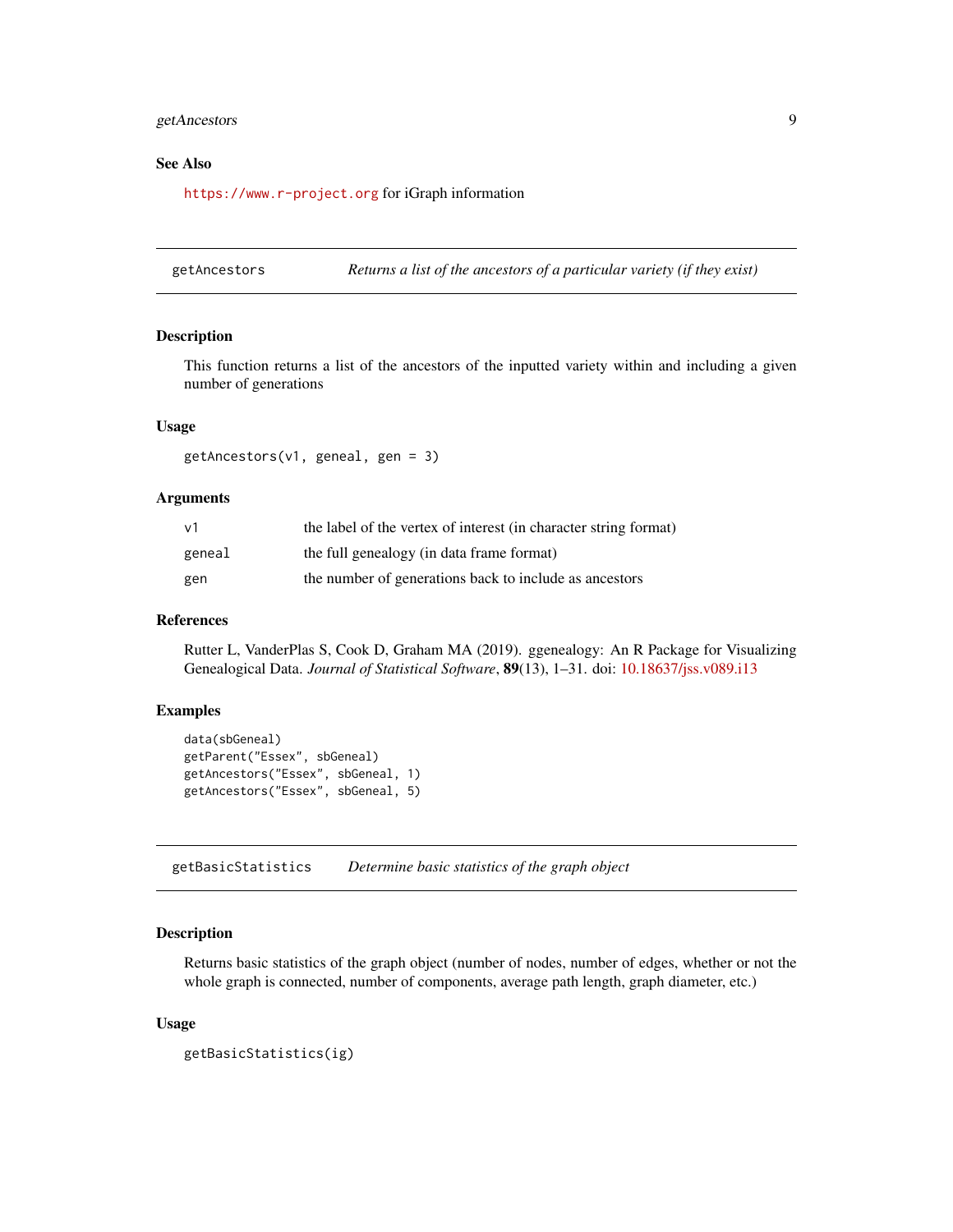#### <span id="page-9-0"></span>Arguments

ig the graph representation of the data genealogy (in igraph format)

# References

Rutter L, VanderPlas S, Cook D, Graham MA (2019). ggenealogy: An R Package for Visualizing Genealogical Data. *Journal of Statistical Software*, 89(13), 1–31. doi: [10.18637/jss.v089.i13](https://doi.org/10.18637/jss.v089.i13)

#### Examples

```
data(sbGeneal)
ig <- dfToIG(sbGeneal)
getBasicStatistics(ig)
```
getBranchQual *Descendant branch calculations for quantitative variable*

#### Description

Returns a data frame containing the names of all children of an individual of interest ("Name"). The mean and standard deviation ("Mean" and "SD") of a quantitative variable across all descendents of each child is reported. In addition, for each child, the number of its descendants is reported ("Count"), the number of its descendants who do not have a value for the quantitative variable ("NACount") is reported, and the names of all of its descendants is reported ("DesNames").

#### Usage

getBranchQual(v1, geneal, colName, rExpr, gen = 3)

#### **Arguments**

| v <sub>1</sub> | the label of the vertex of interest (in character string format)                                                                                                                                                                                                                              |
|----------------|-----------------------------------------------------------------------------------------------------------------------------------------------------------------------------------------------------------------------------------------------------------------------------------------------|
| geneal         | the full genealogy (in data frame format)                                                                                                                                                                                                                                                     |
| colName        | the name of the column of the data frame that contains the qualitative variable<br>of interest (in character string format)                                                                                                                                                                   |
| rExpr          | regular expression to be applied to the column that contains the qualitative vari-<br>able of interest (in character string format). The regular expression syntax must<br>work on a data frame column of type character. The term geneal\$colName must<br>be used in the regular expression. |
| gen            | the number of generations back to include as ancestors                                                                                                                                                                                                                                        |

#### References

Rutter L, VanderPlas S, Cook D, Graham MA (2019). ggenealogy: An R Package for Visualizing Genealogical Data. *Journal of Statistical Software*, 89(13), 1–31. doi: [10.18637/jss.v089.i13](https://doi.org/10.18637/jss.v089.i13)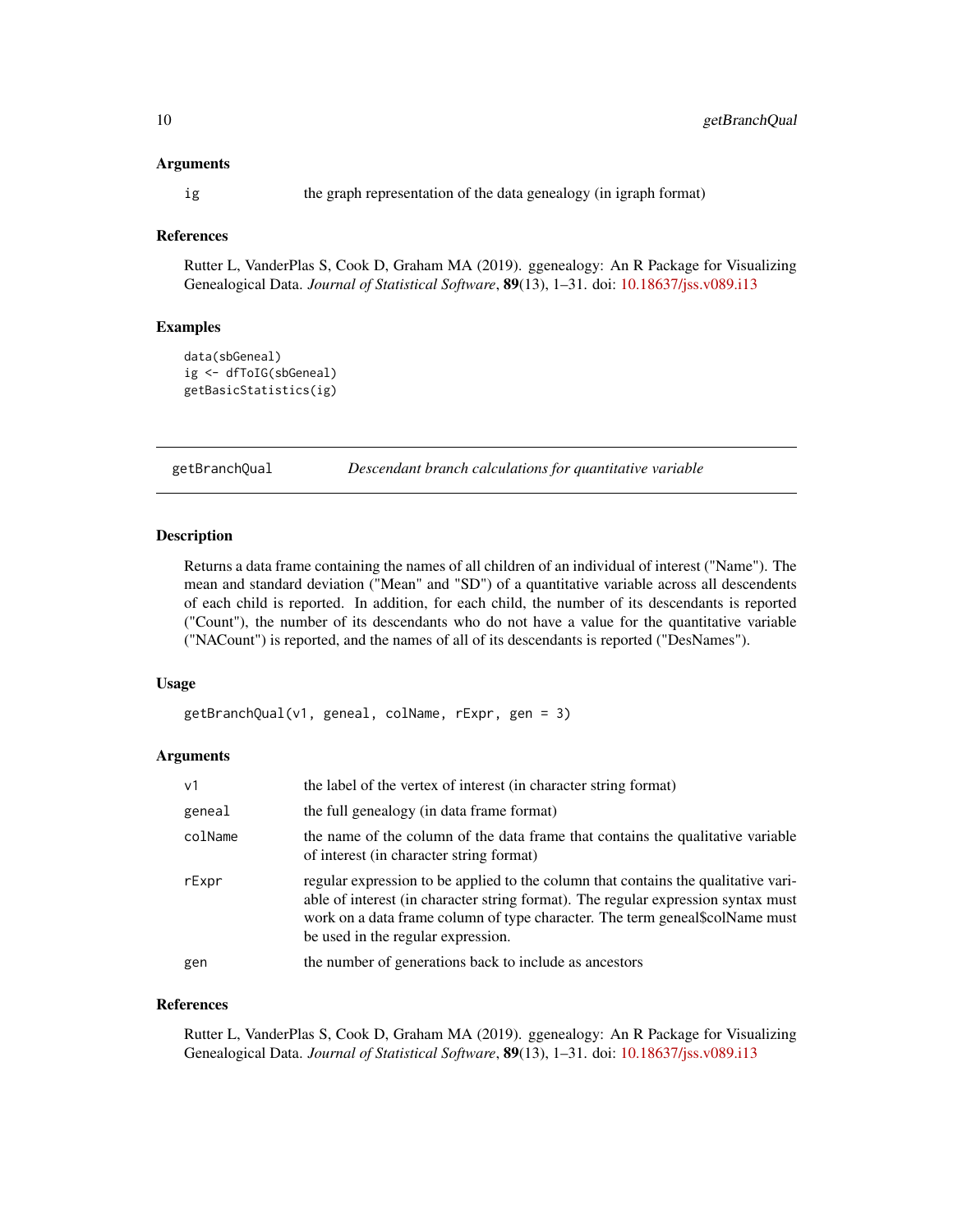# <span id="page-10-0"></span>getBranchQuant 11

#### Examples

```
data(statGeneal)
rExpr = "geneal$colName=='The Johns Hopkins University'"
DC_JHU = getBranchQual("David Cox", statGeneal, "school", rExpr, 15)
rExpr = "geneal$colName=='UnitedKingdom'"
DC_UK = getBranchQual("David Cox", statGeneal, "country", rExpr, 15)
rExpr = "grepl('(?i)Stochastic', geneal$colName)"
DC_Stochastic = getBranchQual("David Cox", statGeneal, "thesis", rExpr, 15)
```
getBranchQuant *Descendant branch calculations for quantitative variable*

# Description

Returns a data frame containing the names of all children of an individual of interest ("Name"). The mean and standard deviation ("Mean" and "SD") of a quantitative variable across all descendents of each child is reported. In addition, for each child, the number of its descendants is reported ("Count"), the number of its descendants who do not have a value for the quantitative variable ("NACount") is reported, and the names of all of its descendants is reported ("DesNames").

#### Usage

getBranchQuant(v1, geneal, colName, gen = 3)

#### Arguments

| ν1      | the label of the vertex of interest (in character string format)                                                             |
|---------|------------------------------------------------------------------------------------------------------------------------------|
| geneal  | the full genealogy (in data frame format)                                                                                    |
| colName | the name of the column of the data frame that contains the quantitative variable<br>of interest (in character string format) |
| gen     | the number of generations back to include as ancestors                                                                       |

#### References

Rutter L, VanderPlas S, Cook D, Graham MA (2019). ggenealogy: An R Package for Visualizing Genealogical Data. *Journal of Statistical Software*, 89(13), 1–31. doi: [10.18637/jss.v089.i13](https://doi.org/10.18637/jss.v089.i13)

```
data(statGeneal)
DC_Year <- getBranchQuant("David Cox", statGeneal, "gradYear", 15)
```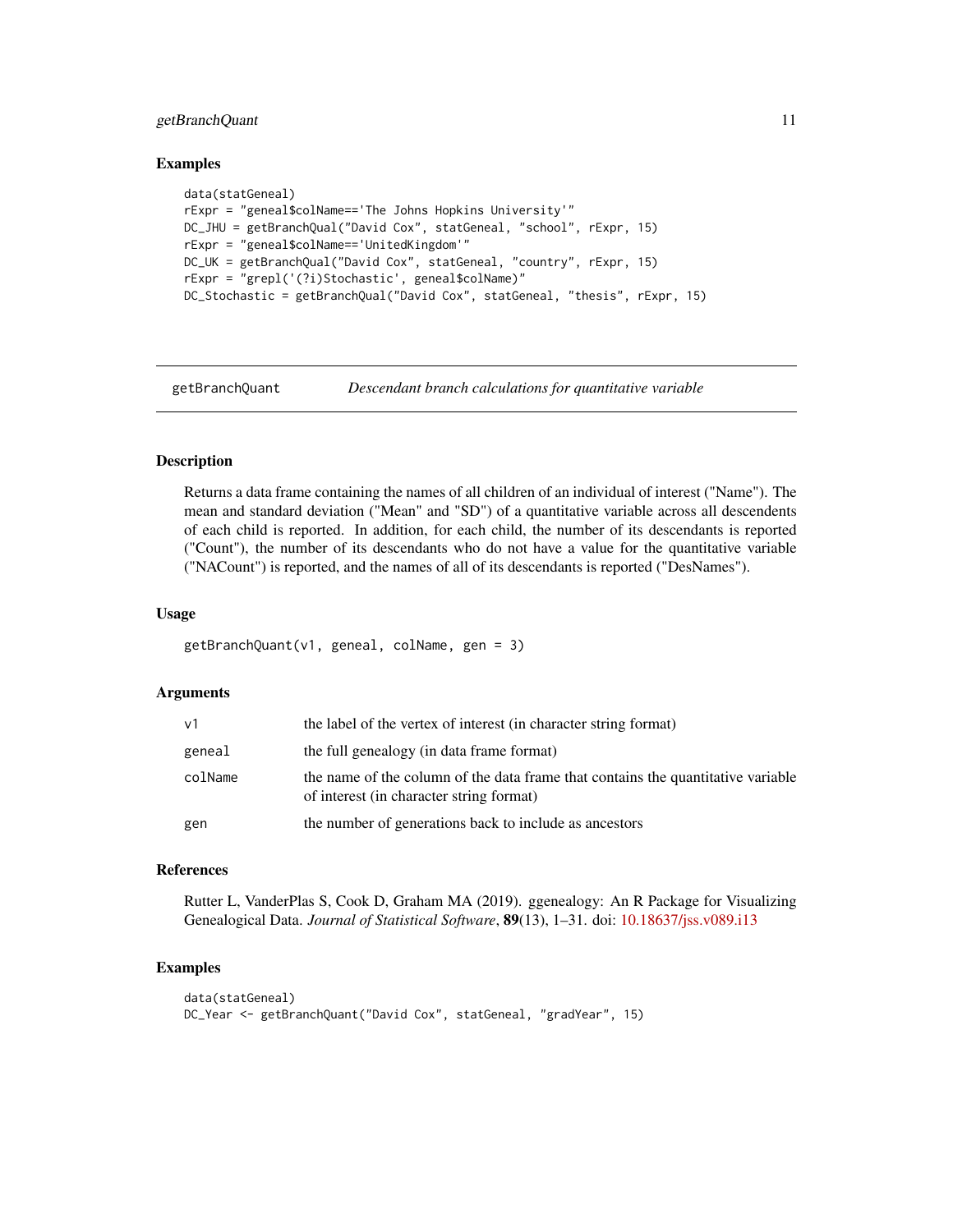<span id="page-11-1"></span><span id="page-11-0"></span>

This function returns zero or more values that indicate the children of the inputted variety.

# Usage

```
getChild(v1, geneal)
```
# Arguments

| $\vee$ 1 | the label of the vertex of interest (in character string format) |
|----------|------------------------------------------------------------------|
| geneal   | the full genealogy (in data frame format)                        |

# References

Rutter L, VanderPlas S, Cook D, Graham MA (2019). ggenealogy: An R Package for Visualizing Genealogical Data. *Journal of Statistical Software*, 89(13), 1–31. doi: [10.18637/jss.v089.i13](https://doi.org/10.18637/jss.v089.i13)

# Examples

```
data(sbGeneal)
getChild("Tokyo", sbGeneal)
getChild("Essex", sbGeneal)
```

```
getDegree Determine the degree between two varieties
```
# Description

Returns the degree (distance between unweighted edges) between two varieties, where an edge represents a parent-child relationship

#### Usage

getDegree(v1, v2, ig, geneal)

| ν1     | the label of the first vertex of interest (in character string format)  |
|--------|-------------------------------------------------------------------------|
| ν2     | the label of the second vertex of interest (in character string format) |
| ig     | the graph representation of the data genealogy (in igraph format)       |
| geneal | the full genealogy (in data frame format)                               |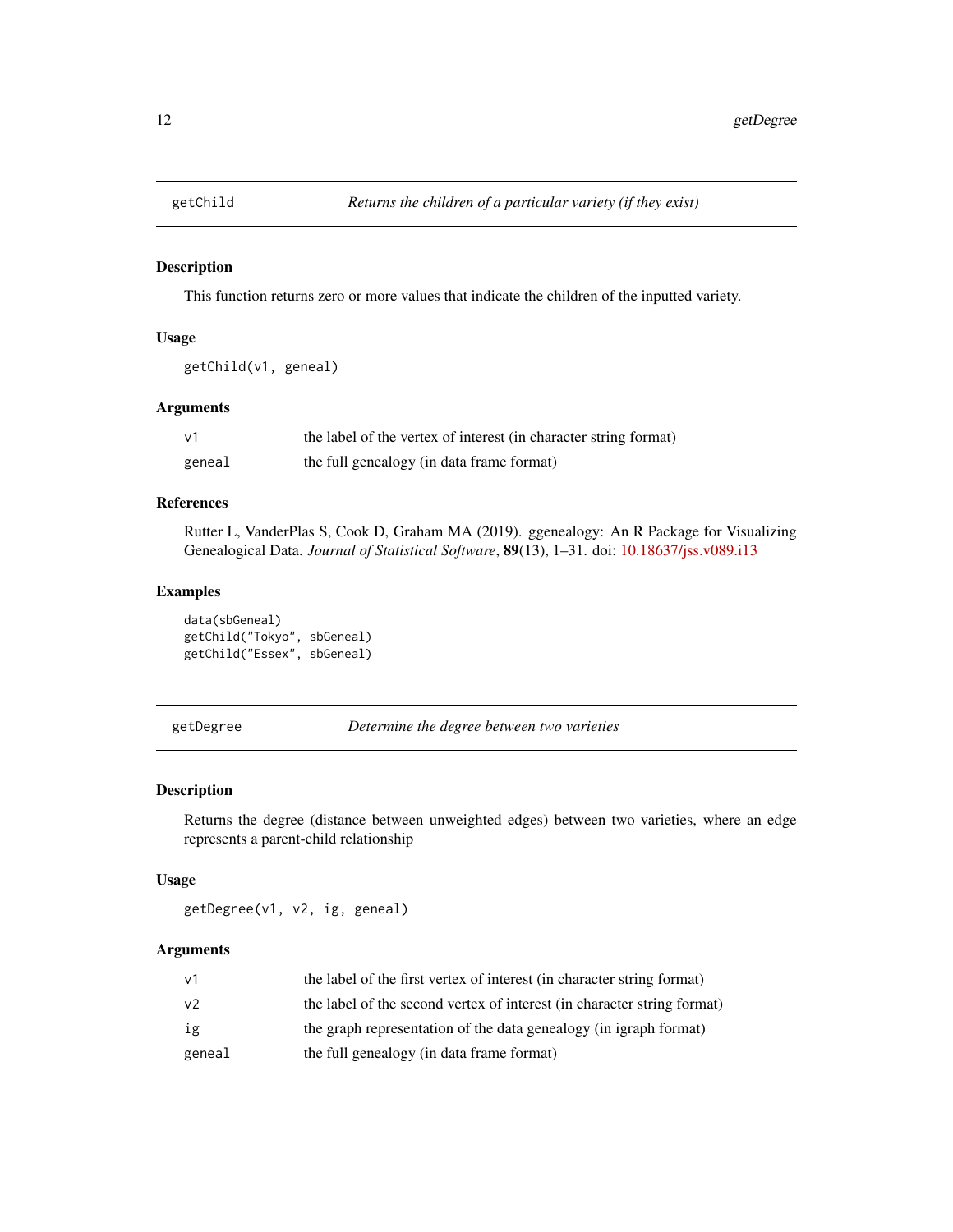# <span id="page-12-0"></span>getDescendants 13

# References

Rutter L, VanderPlas S, Cook D, Graham MA (2019). ggenealogy: An R Package for Visualizing Genealogical Data. *Journal of Statistical Software*, 89(13), 1–31. doi: [10.18637/jss.v089.i13](https://doi.org/10.18637/jss.v089.i13)

# Examples

```
data(sbGeneal)
ig <- dfToIG(sbGeneal)
getDegree("Brim", "Bedford", ig, sbGeneal)
```
getDescendants *Returns a list of the descendants of a particular variety (if they exist)*

# Description

This function returns a list of the descendants of the inputted variety within and including a given number of generations

# Usage

```
getDescendants(v1, geneal, gen = 3)
```
#### Arguments

| ν1     | the label of the vertex of interest (in character string format) |
|--------|------------------------------------------------------------------|
| geneal | the full genealogy (in data frame format)                        |
| gen    | the number of generations back to include as descendants         |

#### References

Rutter L, VanderPlas S, Cook D, Graham MA (2019). ggenealogy: An R Package for Visualizing Genealogical Data. *Journal of Statistical Software*, 89(13), 1–31. doi: [10.18637/jss.v089.i13](https://doi.org/10.18637/jss.v089.i13)

```
data(sbGeneal)
getChild("Essex", sbGeneal)
getDescendants("Essex", sbGeneal, 1)
getDescendants("Essex", sbGeneal, 3)
```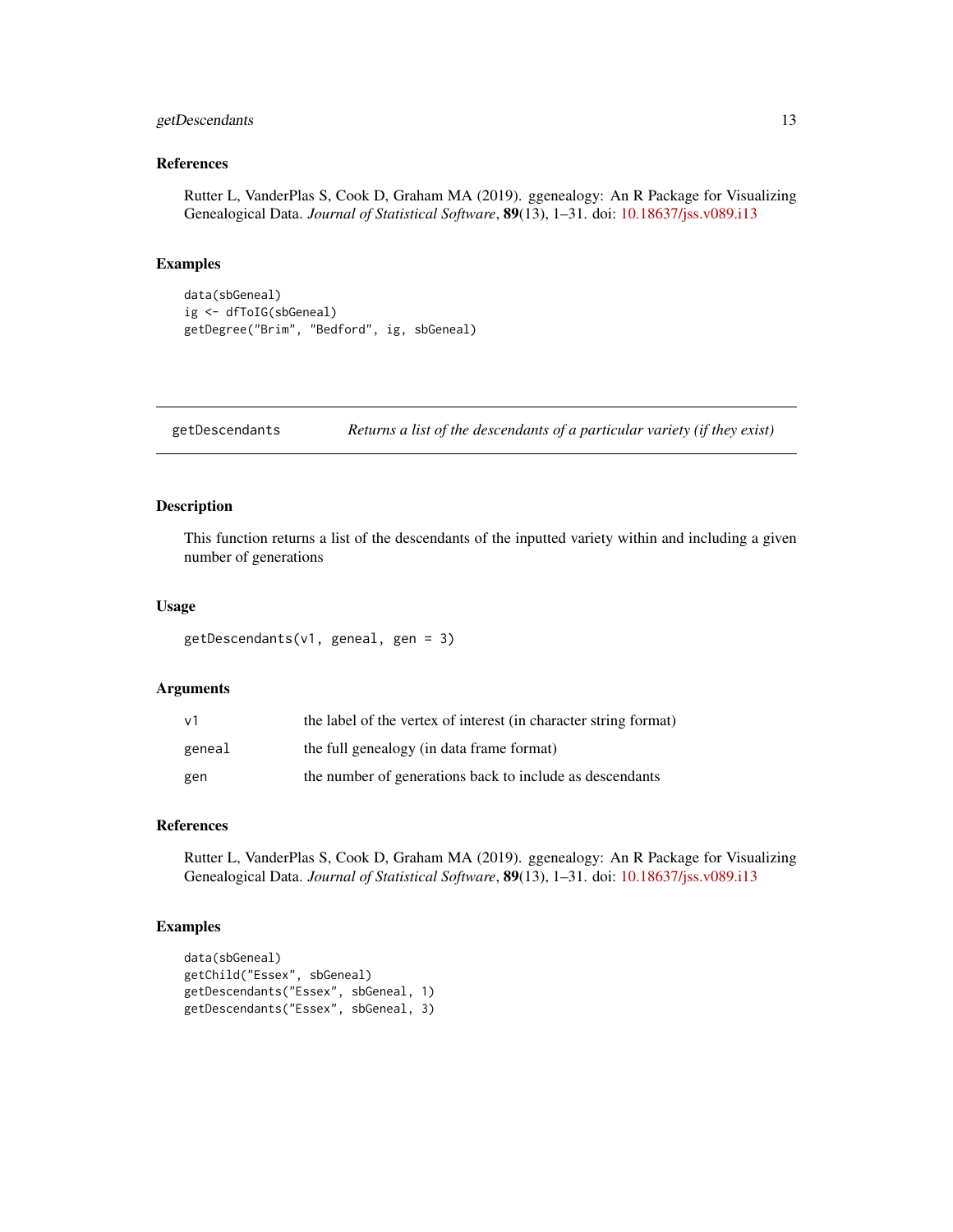<span id="page-13-0"></span>

Returns a matrix, where each row contains information about an edge (two vertex names and edge weight, if present) of the full genealogy.

#### Usage

getEdges(ig, geneal)

#### Arguments

| ig     | the graph representation of the data genealogy (in igraph format) |
|--------|-------------------------------------------------------------------|
| geneal | the full genealogy (in data frame format)                         |

# References

Rutter L, VanderPlas S, Cook D, Graham MA (2019). ggenealogy: An R Package for Visualizing Genealogical Data. *Journal of Statistical Software*, 89(13), 1–31. doi: [10.18637/jss.v089.i13](https://doi.org/10.18637/jss.v089.i13)

#### Examples

data(sbGeneal) ig <- dfToIG(sbGeneal) getEdges(ig, sbGeneal)

getNodes *Returns the nodes for a full genealogy*

#### Description

Returns a character list, where rows contains names of the unique nodes in the full genealogy

#### Usage

```
getNodes(geneal)
```
#### **Arguments**

geneal the full genealogy (in data frame format)

#### References

Rutter L, VanderPlas S, Cook D, Graham MA (2019). ggenealogy: An R Package for Visualizing Genealogical Data. *Journal of Statistical Software*, 89(13), 1–31. doi: [10.18637/jss.v089.i13](https://doi.org/10.18637/jss.v089.i13)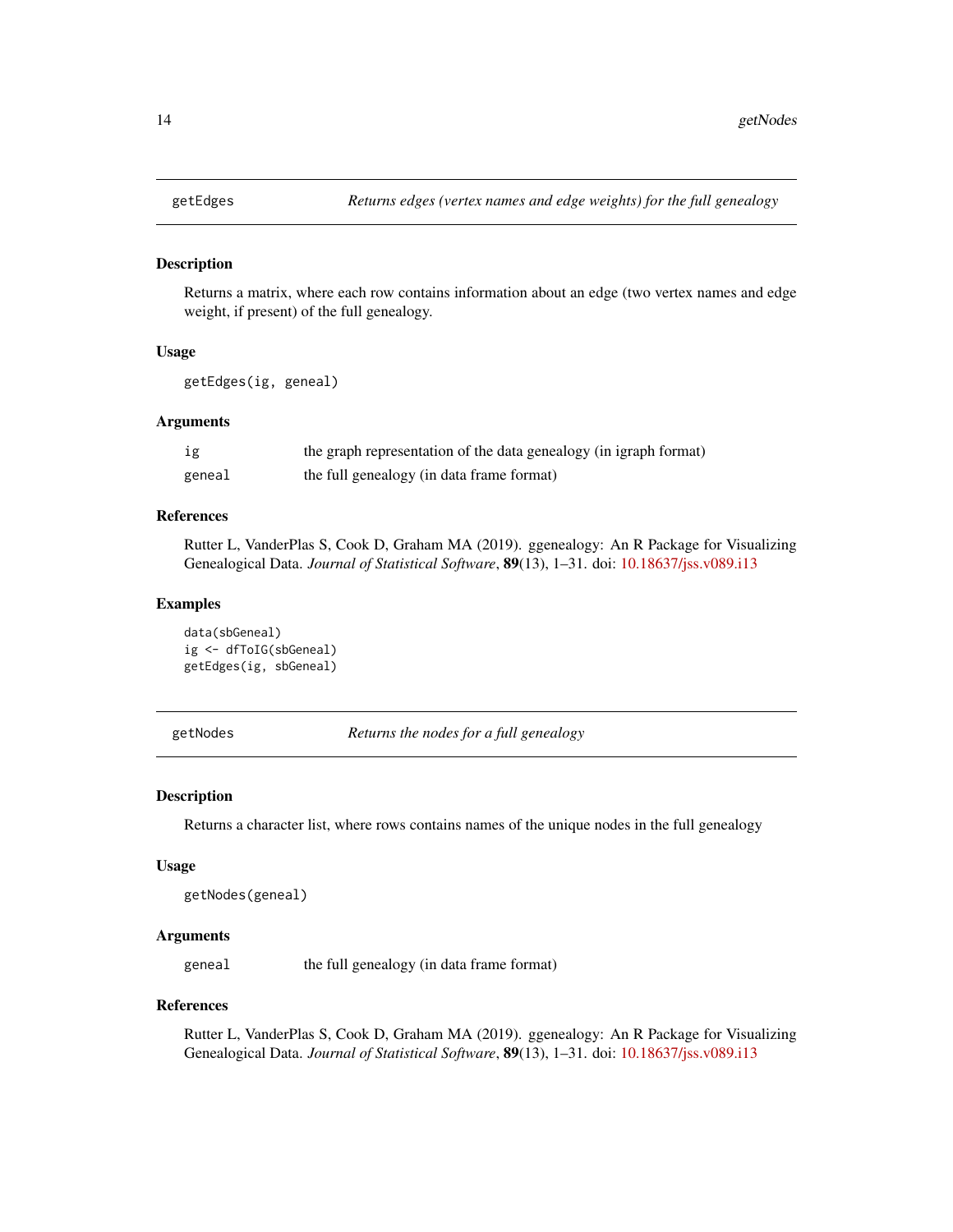#### <span id="page-14-0"></span>getParent 15

#### Examples

```
data(sbGeneal)
getNodes(sbGeneal)
```
<span id="page-14-1"></span>getParent *Returns the parents of a particular variety (if they exist)*

#### Description

This function returns up to two values that indicate the parents of the inputted variety.

#### Usage

getParent(v1, geneal)

#### Arguments

| $\vee$ 1 | the label of the vertex of interest (in character string format) |
|----------|------------------------------------------------------------------|
| geneal   | the full genealogy (in data frame format)                        |

#### References

Rutter L, VanderPlas S, Cook D, Graham MA (2019). ggenealogy: An R Package for Visualizing Genealogical Data. *Journal of Statistical Software*, 89(13), 1–31. doi: [10.18637/jss.v089.i13](https://doi.org/10.18637/jss.v089.i13)

#### Examples

```
data(sbGeneal)
getParent("Tokyo", sbGeneal)
getParent("Essex", sbGeneal)
```
<span id="page-14-2"></span>

getPath *Determine the path between two varieties*

#### Description

Determines the shortest path between the two inputted vertices, and takes into account whether or not the graph is directed. If there is a path, the list of vertices of the path will be returned. If there is not a path, a list of character(0) will be returned. Note: For a directed graph, the direction matters. However, this function will check both directions and return the path if it exists.

#### Usage

```
getPath(v1, v2, ig, geneal, colName, silent = FALSE, isDirected = FALSE)
```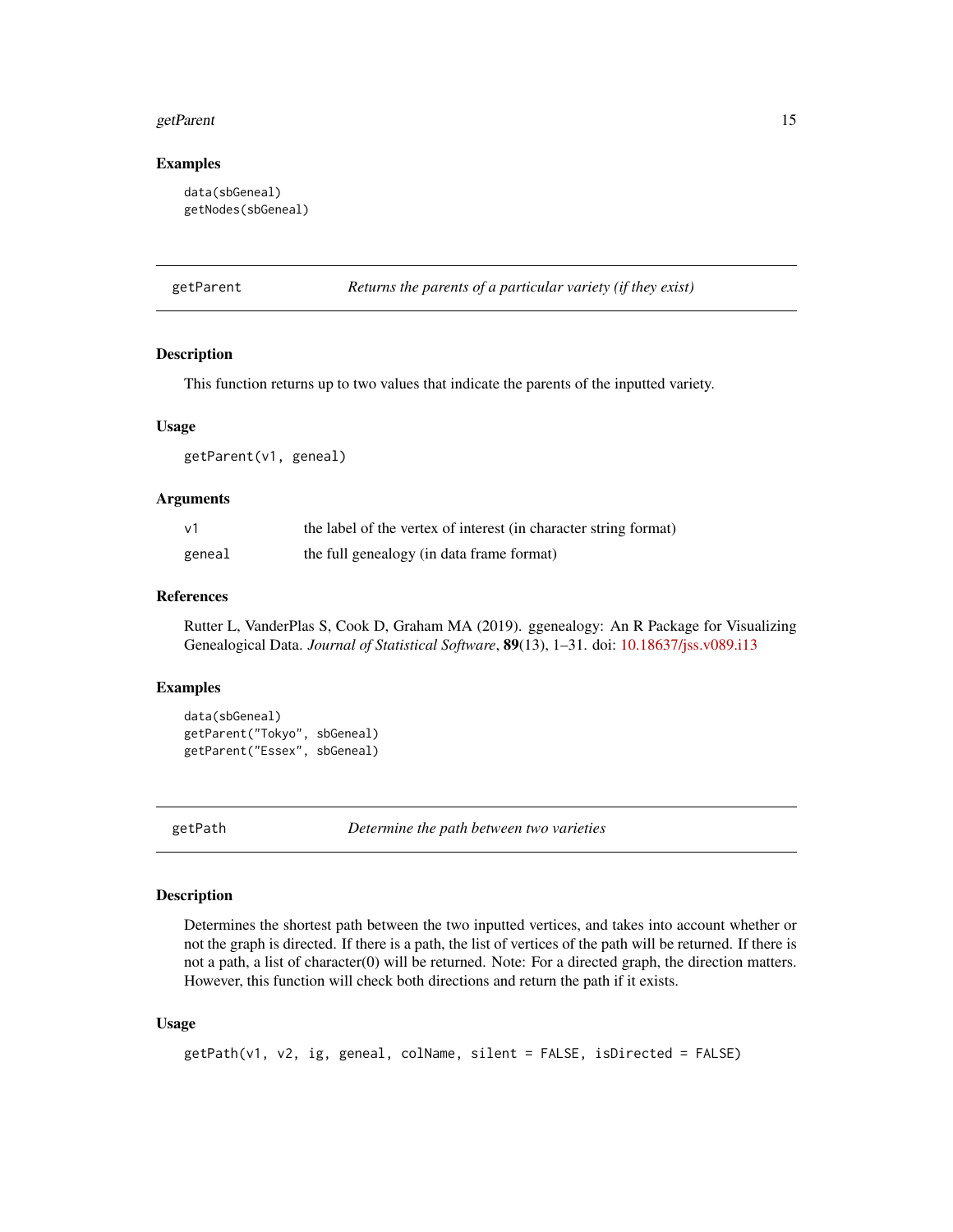#### <span id="page-15-0"></span>Arguments

| v <sub>1</sub> | the label of the first vertex of interest (in character string format)                                                       |
|----------------|------------------------------------------------------------------------------------------------------------------------------|
| v <sub>2</sub> | the label of the second vertex of interest (in character string format)                                                      |
| ig             | the graph representation of the data genealogy (in igraph format)                                                            |
| geneal         | the full genealogy (in data frame format)                                                                                    |
| colName        | the name of the column of the data frame that contains the quantitative variable<br>of interest (in character string format) |
| silent         | whether or not to print output (defaults to false)                                                                           |
| isDirected     | whether or not the graph is directed (defaults to false)                                                                     |

# References

Rutter L, VanderPlas S, Cook D, Graham MA (2019). ggenealogy: An R Package for Visualizing Genealogical Data. *Journal of Statistical Software*, 89(13), 1–31. doi: [10.18637/jss.v089.i13](https://doi.org/10.18637/jss.v089.i13)

#### Examples

```
data(sbGeneal)
ig <- dfToIG(sbGeneal)
getPath("Brim", "Bedford", ig, sbGeneal, "devYear")
getPath("Tokyo", "Volstate", ig, sbGeneal, "yield")
```
getPathOnly *Determine the path between two varieties*

# Description

Determines the shortest path between the two inputted vertices, and takes into account whether or not the graph is directed. If there is a path, the list of vertices of the path will be returned. If there is not a path, a list of character(0) will be returned. Note: For a directed graph, the direction matters. However, this function will check both directions and return the path if it exists.

#### Usage

```
getPathOnly(v1, v2, ig, geneal, silent = FALSE, isDirected = FALSE)
```

| $\vee$ 1       | the label of the first vertex of interest (in character string format)  |
|----------------|-------------------------------------------------------------------------|
| v <sub>2</sub> | the label of the second vertex of interest (in character string format) |
| ig             | the graph representation of the data genealogy (in igraph format)       |
| geneal         | the full genealogy (in data frame format)                               |
| silent         | whether or not to print output (defaults to false)                      |
| isDirected     | whether or not the graph is directed (defaults to false)                |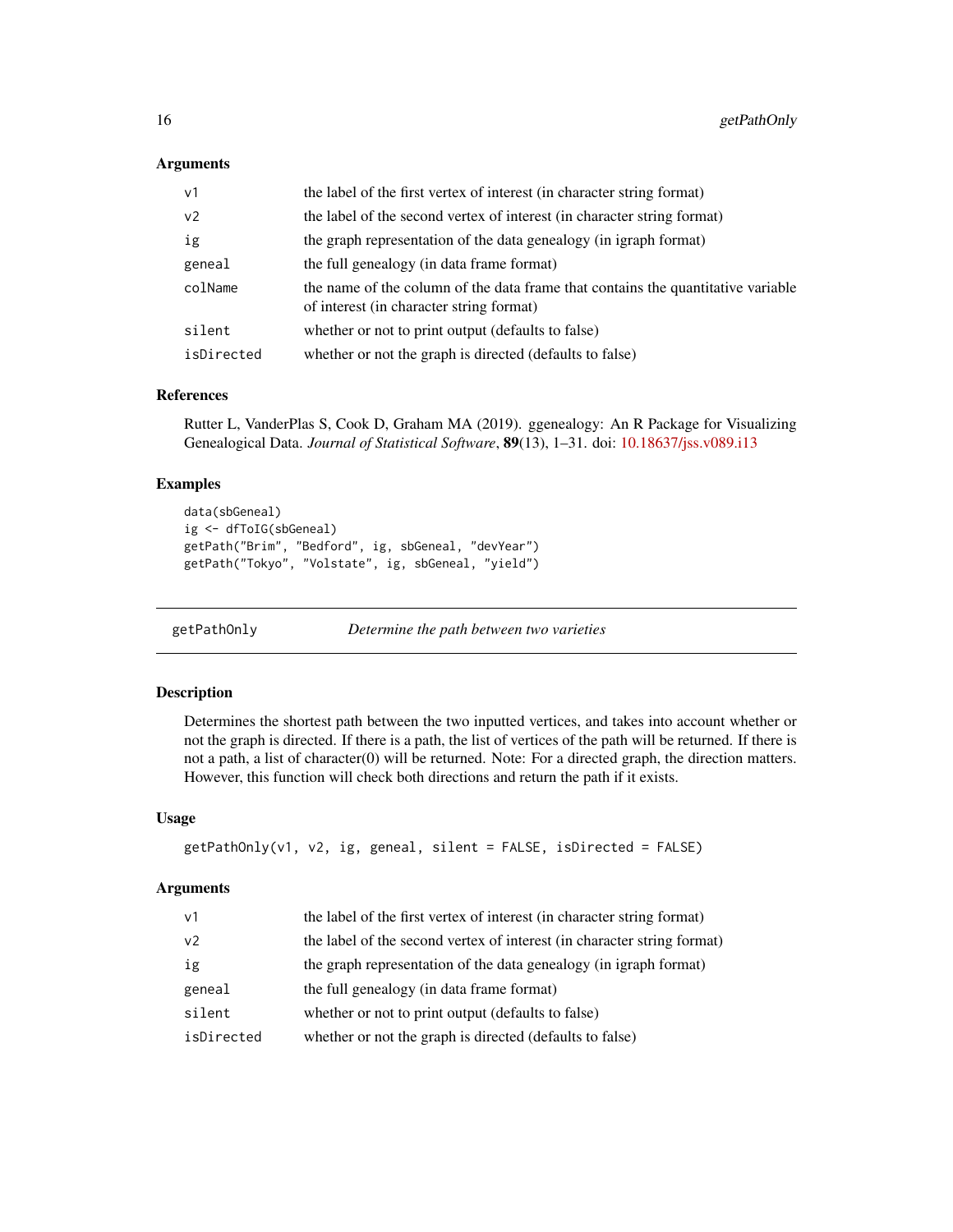<span id="page-16-0"></span>

Returns the documented date of the inputted variety

#### Usage

getVariable(v1, geneal, colName)

# Arguments

| ν1      | the label of the vertex of interest (in character string format)                 |
|---------|----------------------------------------------------------------------------------|
| geneal  | the full genealogy (in data frame format)                                        |
| colName | the name of the column of the data frame that contains the quantitative variable |
|         | of interest (in character string format)                                         |

#### References

Rutter L, VanderPlas S, Cook D, Graham MA (2019). ggenealogy: An R Package for Visualizing Genealogical Data. *Journal of Statistical Software*, 89(13), 1–31. doi: [10.18637/jss.v089.i13](https://doi.org/10.18637/jss.v089.i13)

#### Examples

data(sbGeneal) getVariable("Essex", sbGeneal, "devYear") getVariable("Tokyo", sbGeneal, "yield")

isChild *Determine if a variety is a child of another*

# Description

Returns a boolean variable for whether the first variety is a child of the second variety

#### Usage

isChild(child, parent, geneal)

| child  | possible child variety                    |
|--------|-------------------------------------------|
| parent | possible parent variety                   |
| geneal | the full genealogy (in data frame format) |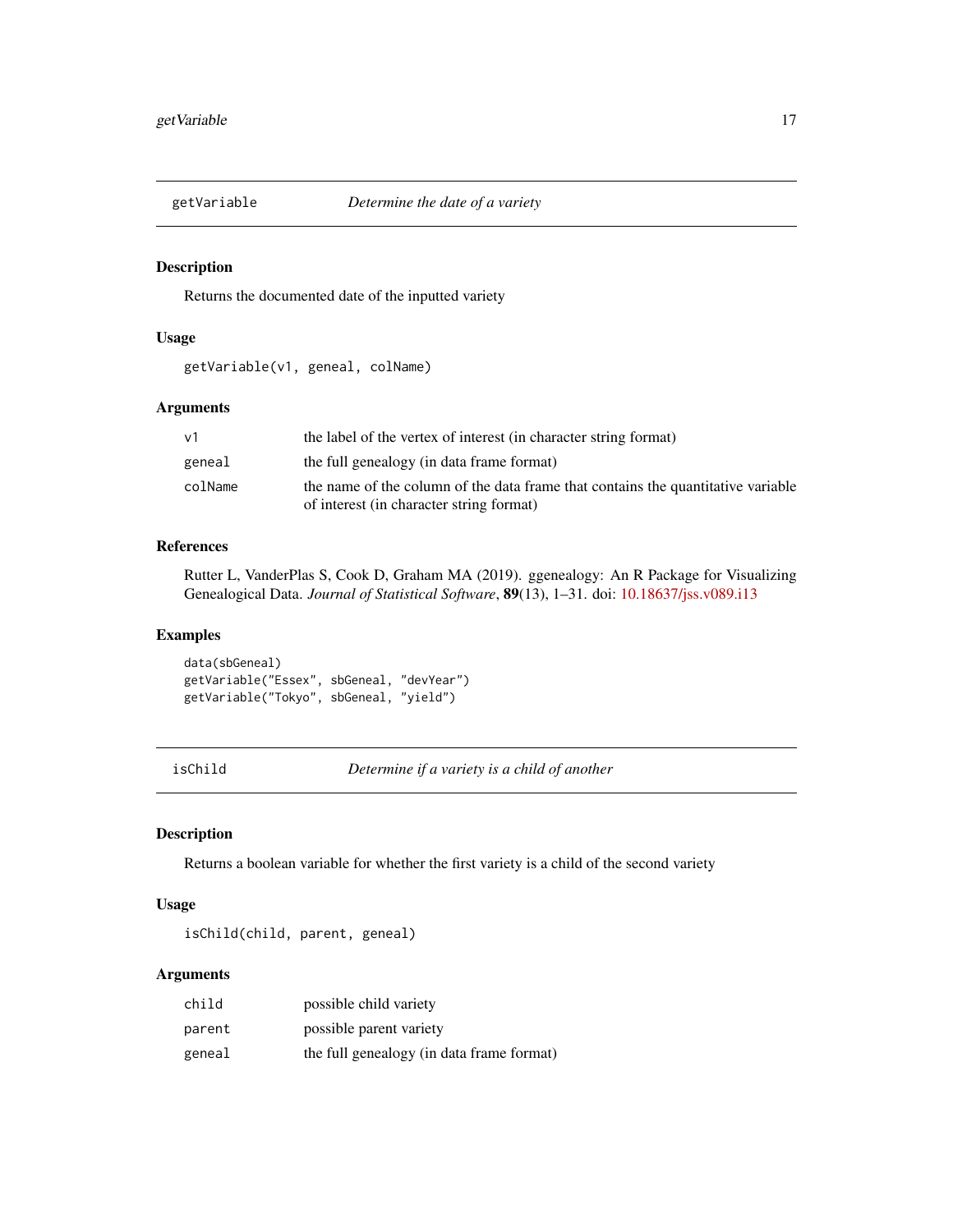# <span id="page-17-0"></span>References

Rutter L, VanderPlas S, Cook D, Graham MA (2019). ggenealogy: An R Package for Visualizing Genealogical Data. *Journal of Statistical Software*, 89(13), 1–31. doi: [10.18637/jss.v089.i13](https://doi.org/10.18637/jss.v089.i13)

#### Examples

```
data(sbGeneal)
isChild("Essex", "Young", sbGeneal)
isChild("Young", "Essex", sbGeneal)
```
isParent *Determine if a variety is a parent of another*

# Description

Returns a boolean variable for whether the second variety is a parent of the first variety

#### Usage

isParent(child, parent, geneal)

# Arguments

| child  | possible child variety                    |
|--------|-------------------------------------------|
| parent | possible parent variety                   |
| geneal | the full genealogy (in data frame format) |

#### References

Rutter L, VanderPlas S, Cook D, Graham MA (2019). ggenealogy: An R Package for Visualizing Genealogical Data. *Journal of Statistical Software*, 89(13), 1–31. doi: [10.18637/jss.v089.i13](https://doi.org/10.18637/jss.v089.i13)

```
data(sbGeneal)
isParent("Essex", "Young", sbGeneal)
isParent("Young", "Essex", sbGeneal)
```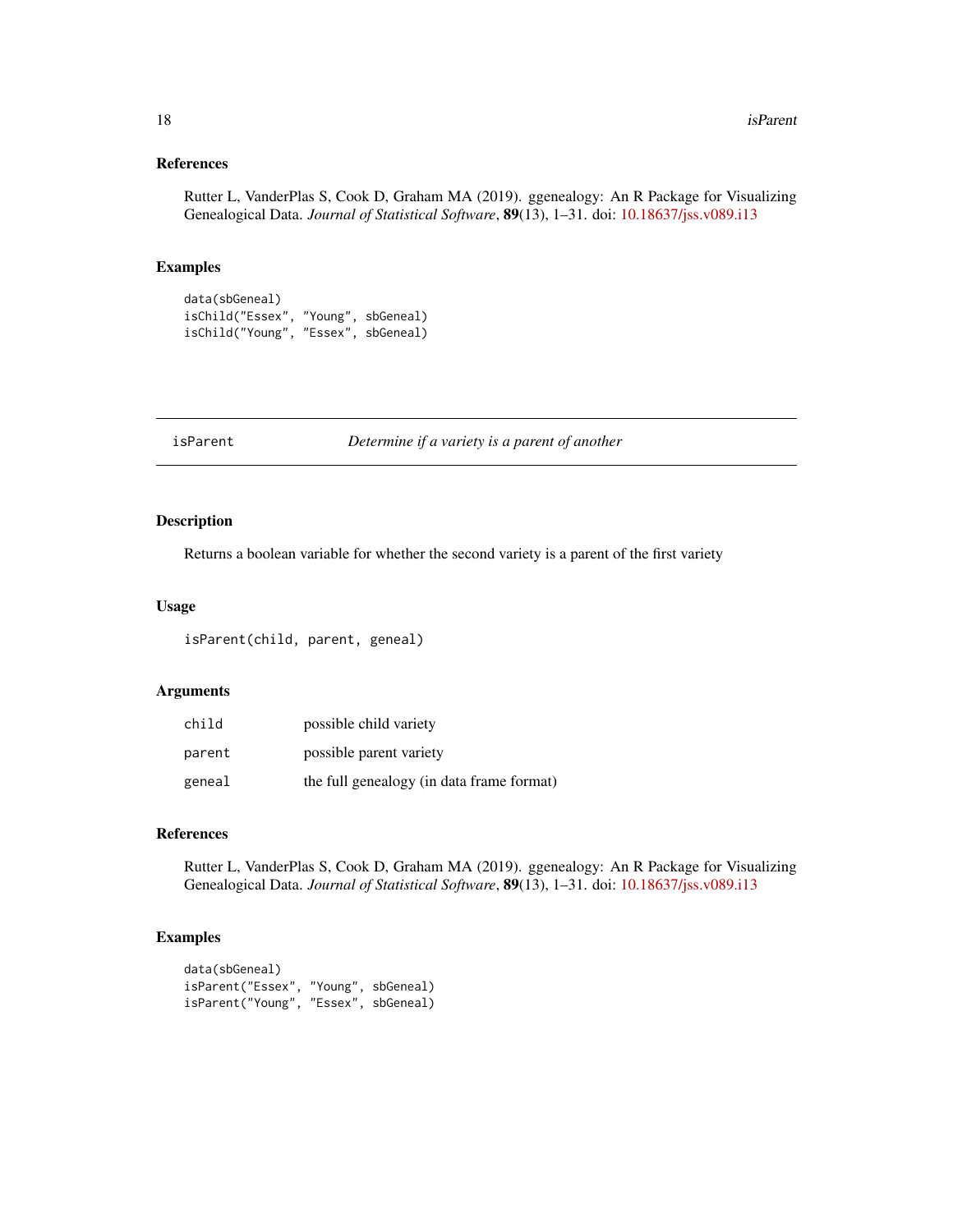<span id="page-18-0"></span>nodeToDF *Returns the data frame representation of all ancestors and descendants of a variety*

# Description

Converts the list-style-genealogy to a data frame, where each variety has an id value and references its' parent's id value. ID value ranges correspond to generation. It is possible that with more complex genealogical structures the range of id values may need to expand to reduce the probability of two varieties being assigned the same id value.

# Usage

 $nodeToDF(tlist, branch = 0, par.id = NA, id = 1)$ 

# Arguments

| tlist  | list of varieties                      |
|--------|----------------------------------------|
| branch | of particular variety in the genealogy |
| par.id | the id of the parent                   |
| id     | id offset                              |

| plotAncDes | Returns the image object to show the ancestors and descendants of a |
|------------|---------------------------------------------------------------------|
|            | variety                                                             |

# Description

Returns the image object to show the ancestors and descendants of a variety, with the variety highlighted, if desired

# Usage

```
plotAncDes(v1, geneal, mAnc = 3, mDes = 3, vColor = "#D35C79")
```

| v <sub>1</sub> | the label of the vertex of interest (in character string format)                              |
|----------------|-----------------------------------------------------------------------------------------------|
| geneal         | the full genealogy (in data frame format)                                                     |
| mAnc           | the maximum number of generations of ancestors of v1 to be displayed (in nu-<br>meric format) |
| mDes           | the maximum number of generations of descendants of v1 to be displayed (in<br>numeric format) |
| vColor         | the color of the text of the main variety                                                     |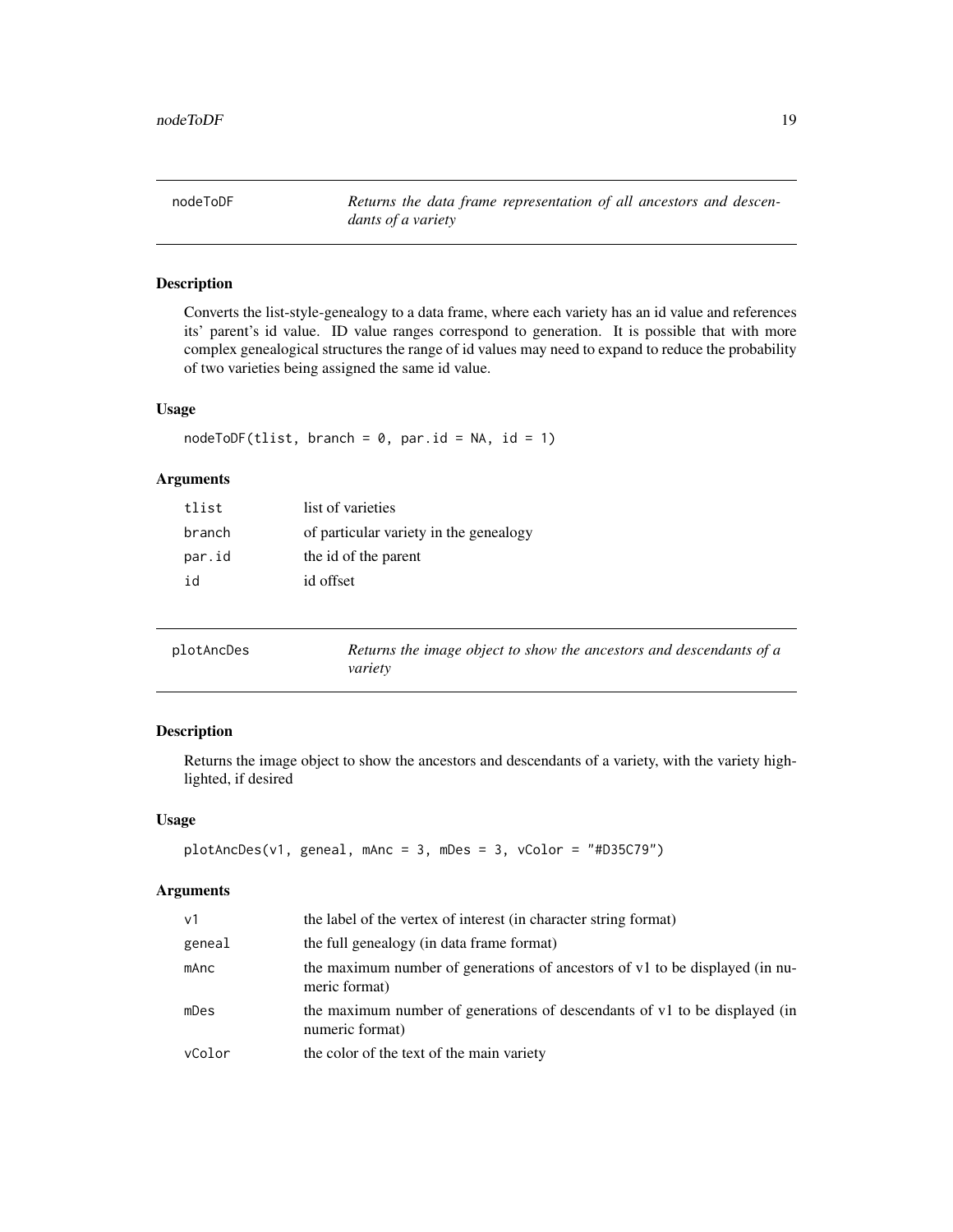#### References

Rutter L, VanderPlas S, Cook D, Graham MA (2019). ggenealogy: An R Package for Visualizing Genealogical Data. *Journal of Statistical Software*, 89(13), 1–31. doi: [10.18637/jss.v089.i13](https://doi.org/10.18637/jss.v089.i13)

# Examples

```
data(sbGeneal)
plotAncDes("Tokyo", sbGeneal, vColor = "red")
plotAncDes("Essex", sbGeneal, 2, 3, "blue") + ggplot2::labs(x = "Generation index", y = "")
```

| plotDegMatrix | Returns the image object to show the heat map of degrees between the |
|---------------|----------------------------------------------------------------------|
|               | <i>inputted set of vertices</i>                                      |

# Description

Returns the image object to show the heat map of degrees between the inputted set of vertices

#### Usage

plotDegMatrix(varieties, ig, geneal)

#### Arguments

| varieties | subset of varieties used to generate the heat map                 |
|-----------|-------------------------------------------------------------------|
| ig        | the graph representation of the data genealogy (in igraph format) |
| geneal    | the full genealogy (in data frame format)                         |

# References

Rutter L, VanderPlas S, Cook D, Graham MA (2019). ggenealogy: An R Package for Visualizing Genealogical Data. *Journal of Statistical Software*, 89(13), 1–31. doi: [10.18637/jss.v089.i13](https://doi.org/10.18637/jss.v089.i13)

#### See Also

<https://www.r-project.org> for iGraph information

```
data(sbGeneal)
ig <- dfToIG(sbGeneal)
varieties <- c("Bedford", "Calland", "Narow", "Pella", "Tokyo", "Young", "Zane")
p <- plotDegMatrix(varieties, ig, sbGeneal)
p + ggplot2::scale_fill_continuous(low = "white", high = "darkgreen")
```
<span id="page-19-0"></span>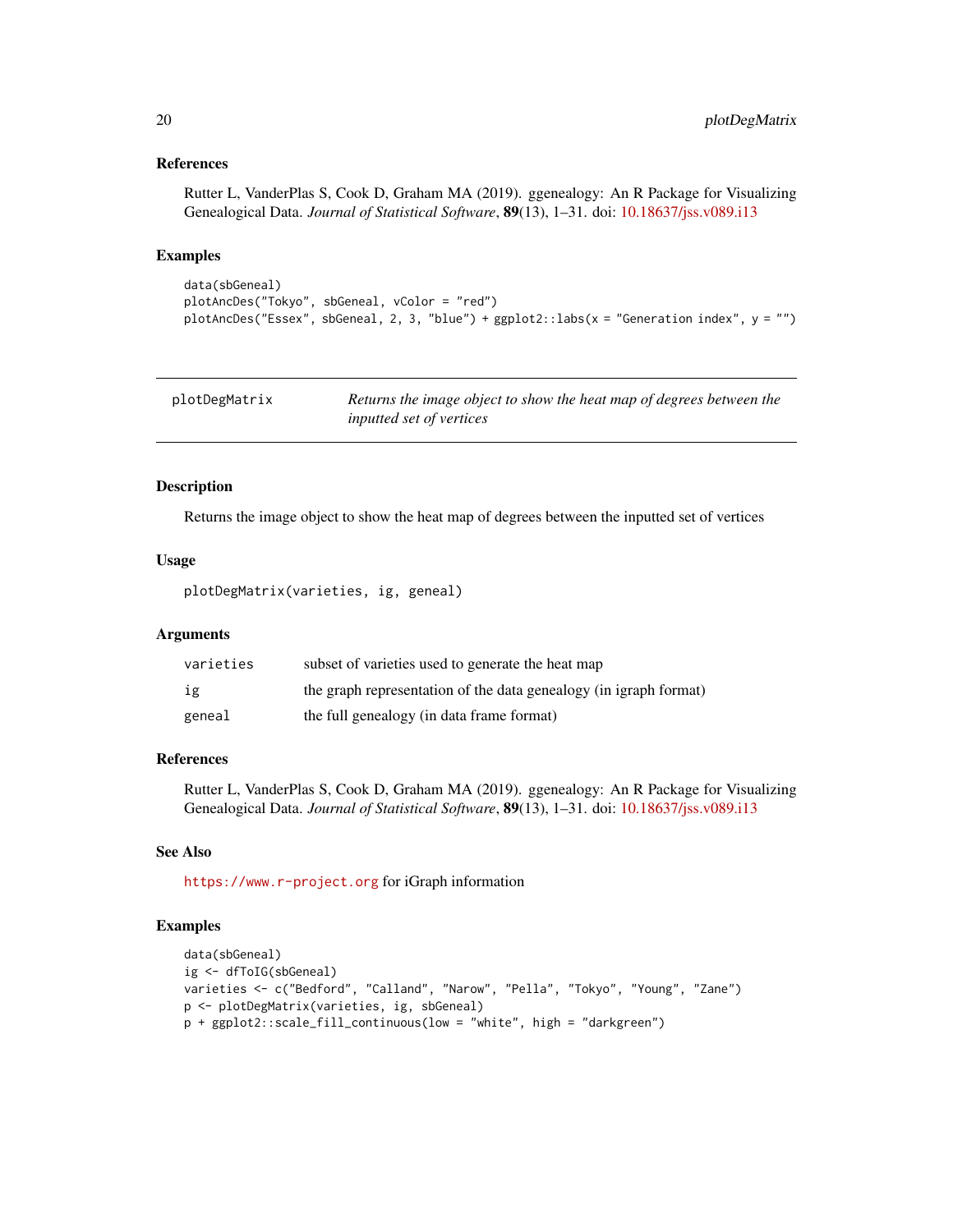<span id="page-20-0"></span>

This function takes the path as input and outputs an ggplot2 object. The image will correctly position the node labels with x-axis representing the node date, and y-axis representing the node path index. Edges between two nodes represent parent-child relationships between those nodes. For visual appeal, there is a grey box that outlines the node label, as well as an underline and overline for each label.

#### Usage

```
plotPath(path, geneal, colName, colNameY = "", fontFace = 1)
```
#### Arguments

| path     | object created from function getPath                                                                                                                                                                                                       |
|----------|--------------------------------------------------------------------------------------------------------------------------------------------------------------------------------------------------------------------------------------------|
| geneal   | the full genealogy (in data frame format)                                                                                                                                                                                                  |
| colName  | the name of the column of the data frame that contains the quantitative variable<br>of interest (in character string format)                                                                                                               |
| colNameY | the name of the second optional column of the data frame that contains the<br>second optional quantitative variable of interest (in character string format). This<br>optional quantitative variable will be plotted on the vertical axis. |
| fontFace | fontface for the two nodes of interest (1=plain, 2=bold, 3=italic, 4=bold-italic),<br><b>DEFAULT</b> is 1                                                                                                                                  |

# References

Rutter L, VanderPlas S, Cook D, Graham MA (2019). ggenealogy: An R Package for Visualizing Genealogical Data. *Journal of Statistical Software*, 89(13), 1–31. doi: [10.18637/jss.v089.i13](https://doi.org/10.18637/jss.v089.i13)

#### See Also

[getPath](#page-14-2) for information on input path building

```
data(sbGeneal)
ig <- dfToIG(sbGeneal)
pathTN <- getPath("Tokyo", "Narow", sbIG, sbGeneal, "devYear")
plotPath(pathTN, sbGeneal, "devYear")
sbFilt <- sbGeneal[complete.cases(sbGeneal[1:3]),]
sbFiltIG <- dfToIG(sbFilt)
pathCL <- getPath("Clark", "Lawrence", sbFiltIG, sbFilt, "yield")
plotPath(pathCL, sbFilt, "devYear", "yield") + ggplot2::xlab("Dev Year") + ggplot2::ylab("Yield")
```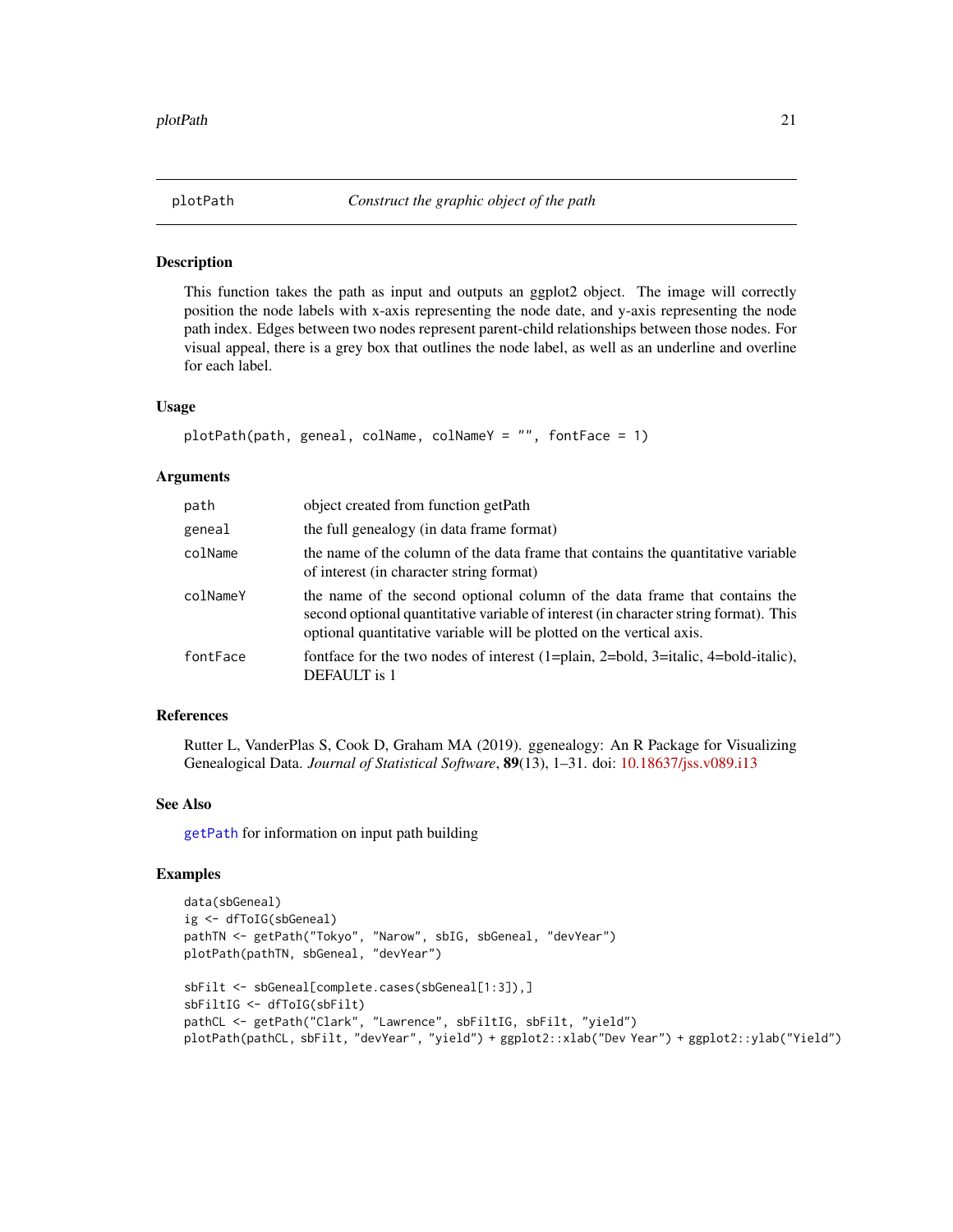<span id="page-21-0"></span>

This function requires a path and the ig object, and plots the full genealogy with the path highlighted. The image will correctly position the node labels with x-axis representing the node date, and yaxis representing the node path index. Light grey edges between two nodes represent parent-child relationships between those nodes. To enhance the visual understanding of how the path-of-interest fits into the entire graph structure, the nodes within the path are labelled in boldface, and connected with light-green boldfaced edges.

# Usage

```
plotPathOnAll(
 path,
  geneal,
  ig,
  colName,
  colNameY = "",bin = 12,
  edgeCol = "gray84",
  pathEdgeCol = "seagreen",
 nodeSize = 3,
 pathNodeSize = 3,
 pathNodeFont = "bold",
 nodeCol = "black",
  animate = FALSE
)
```

| path        | path as returned from getPath() or a vector of two variety names which exist in<br>1g                                                                                                                                                      |
|-------------|--------------------------------------------------------------------------------------------------------------------------------------------------------------------------------------------------------------------------------------------|
| geneal      | the full genealogy (in data frame format)                                                                                                                                                                                                  |
| ig          | the graph representation of the data genealogy (in igraph format)                                                                                                                                                                          |
| colName     | the name of the column of the data frame that contains the quantitative variable<br>of interest (in character string format)                                                                                                               |
| colNameY    | the name of the second optional column of the data frame that contains the<br>second optional quantitative variable of interest (in character string format). This<br>optional quantitative variable will be plotted on the vertical axis. |
| bin         | the number of bins to determine the vertical positions of nodes (default is 12).<br>For more information on choosing bin size, please visit the ggenealogy vignette                                                                        |
| edgeCol     | color of the non-path edges, default is "gray84"                                                                                                                                                                                           |
| pathEdgeCol | color of the path edges, default is "seagreen"                                                                                                                                                                                             |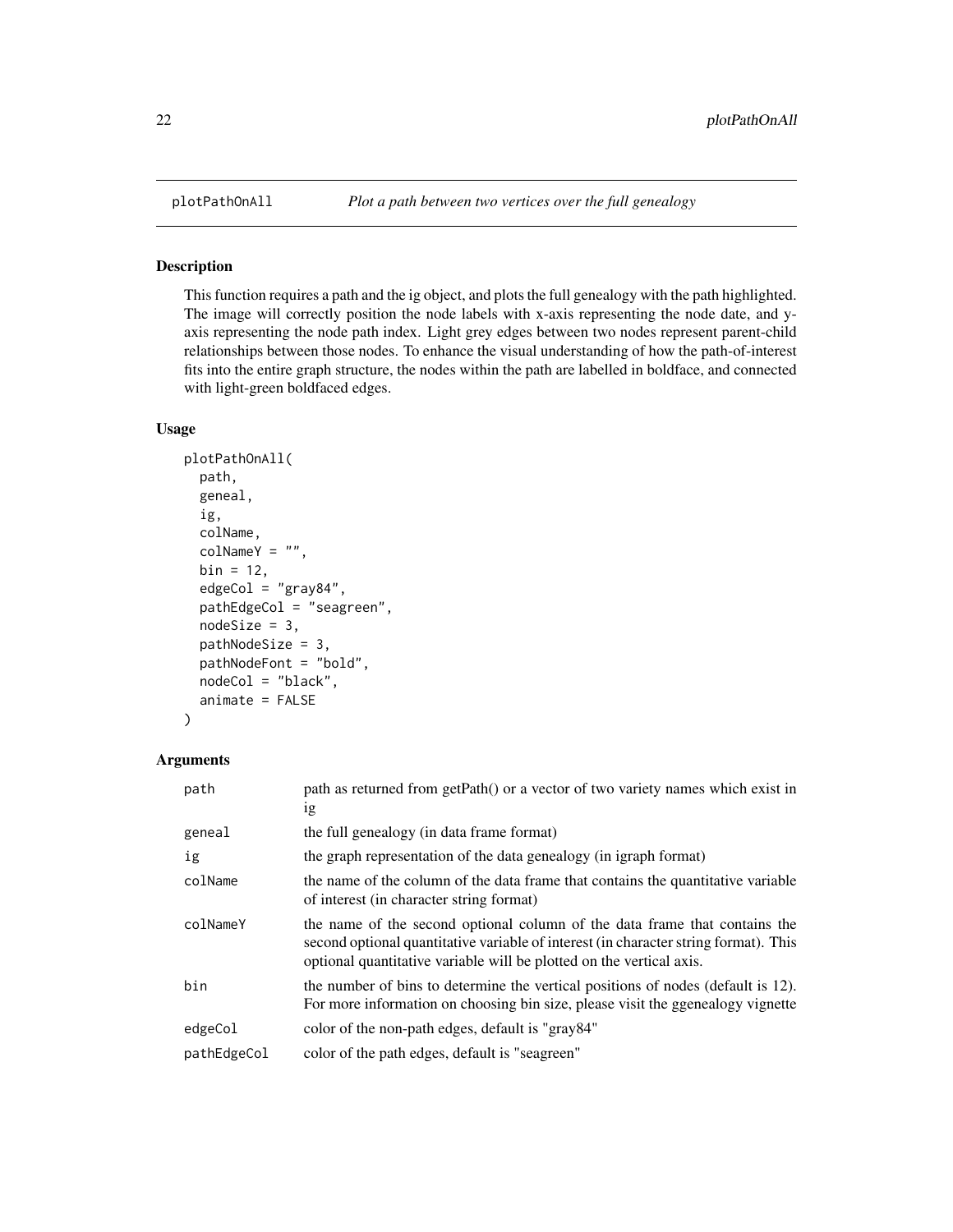# <span id="page-22-0"></span>plotVariableMatrix 23

| nodeSize     | text size of the non-path node labels, default is 3                                                        |
|--------------|------------------------------------------------------------------------------------------------------------|
| pathNodeSize | text size of the path node labels, default is 3                                                            |
| pathNodeFont | font face of text of the path node labels ("plain", "italic", "bold", "bold.italic"),<br>default is "bold" |
| nodeCol      | color of the non-path node labels, default is black                                                        |
| animate      | if the plot will have interactive capabilities, default is FALSE                                           |

#### References

Rutter L, VanderPlas S, Cook D, Graham MA (2019). ggenealogy: An R Package for Visualizing Genealogical Data. *Journal of Statistical Software*, 89(13), 1–31. doi: [10.18637/jss.v089.i13](https://doi.org/10.18637/jss.v089.i13)

#### See Also

<https://www.r-project.org> for iGraph information

[getPath](#page-14-2) for information on input path building

#### Examples

```
data(sbGeneal)
sb <- sbGeneal[complete.cases(sbGeneal[1:3]),]
ig <- dfToIG(sb)
pathCL <- getPath("Clark", "Lawrence", ig, sb, "yield")
plotPathOnAll(pathCL, sb, ig, "yield", bin = 3, pathEdgeCol = "red") + ggplot2::xlab("Yield")
plotPathOnAll(pathCL, sb, ig, "yield", "devYear") + ggplot2::xlab("Yield") + ggplot2::ylab("Year")
```
plotVariableMatrix *Returns the image object to show the heat map of dates between the inputted set of vertices*

#### Description

Returns the image object to show the heat map of dates between the inputted set of vertices

# Usage

```
plotVariableMatrix(
  varieties,
  geneal,
  colName,
  xLab = "Variety",
 yLab = "Variety",
  legendLab = "Difference in variable"
)
```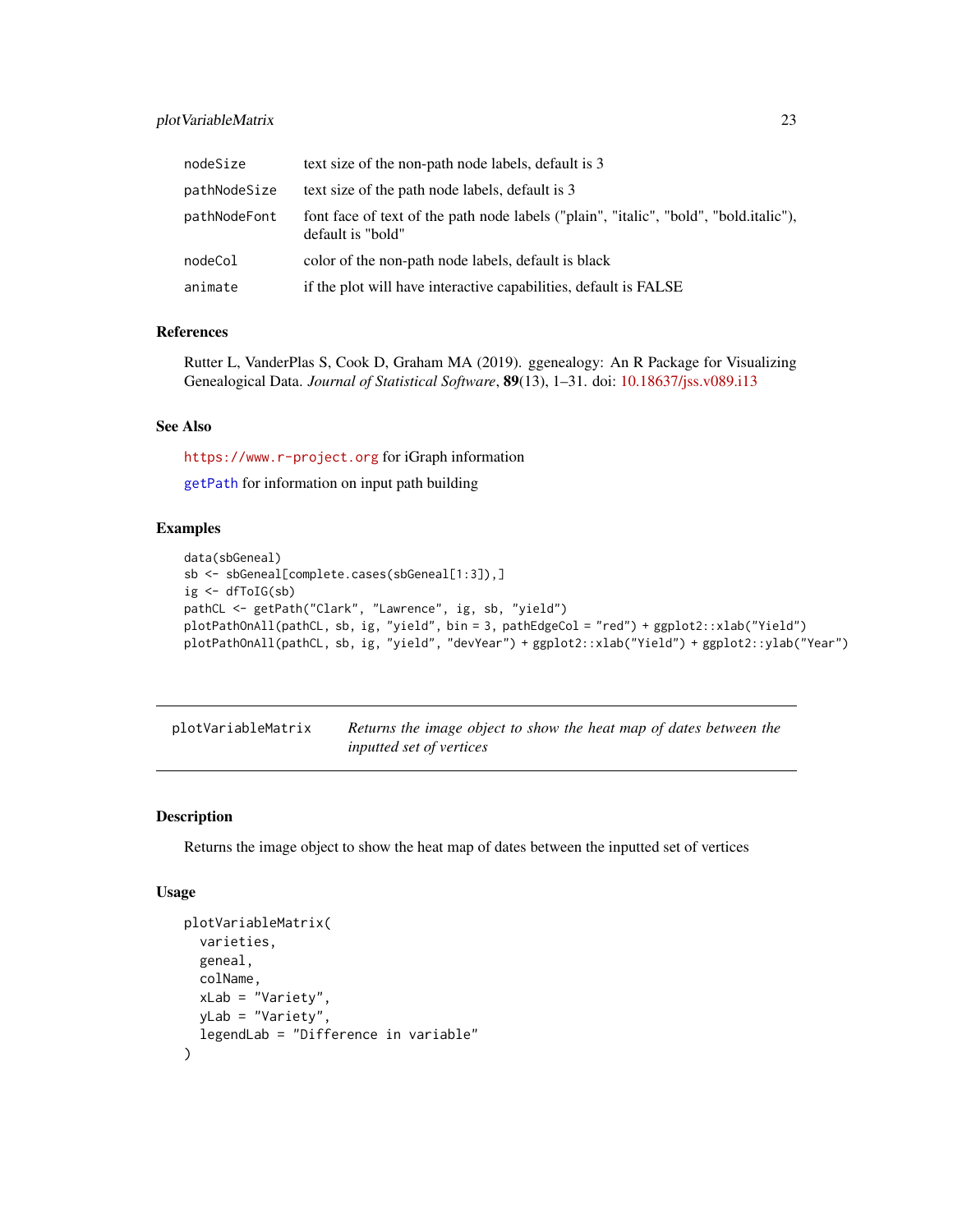#### <span id="page-23-0"></span>Arguments

| varieties | subset of varieties used to generate the heat map                                                                            |
|-----------|------------------------------------------------------------------------------------------------------------------------------|
| geneal    | the full genealogy (in data frame format)                                                                                    |
| colName   | the name of the column of the data frame that contains the quantitative variable<br>of interest (in character string format) |
| xLab      | string label on the x axis (default is "Variety")                                                                            |
| yLab      | string label on the y axis (default is "Variety")                                                                            |
| legendLab | string label on the legend (default is "Degree")                                                                             |

#### References

Rutter L, VanderPlas S, Cook D, Graham MA (2019). ggenealogy: An R Package for Visualizing Genealogical Data. *Journal of Statistical Software*, 89(13), 1–31. doi: [10.18637/jss.v089.i13](https://doi.org/10.18637/jss.v089.i13)

#### Examples

```
data(sbGeneal)
varieties <- c("Bedford", "Calland", "Narow", "Pella", "Tokyo", "Young", "Zane")
p <- plotVariableMatrix(varieties, sbGeneal, "devYear", "Variety", "Variety", "Difference")
p + ggplot2::scale_fill_continuous(low = "white", high = "darkgreen")
```
sbGeneal *Soybean data*

#### **Description**

This data set contains soy bean genealogical information maintained by the United States Department of Agriculture to be used by plant breeders, geneticists, bioinformaticians, pathologists,and many other research workers.

#### Usage

data(sbGeneal)

# Format

a RData instance, 1 row per each child-parent relationship between soybean varieties

### Details

Soybean genealogical data

This data contains information on copy number variants, single nucleotide polymorphisms, protein content, and yield, of soybeans. The available data consists of a data frame structure that contains 412 direct child-parent relationships between pairs of soybean varieties. These data were collected from field trials, genetic studies, and United States Department of Agriculture (USDA) bulletins, and date as early as the first decade of the 1900s.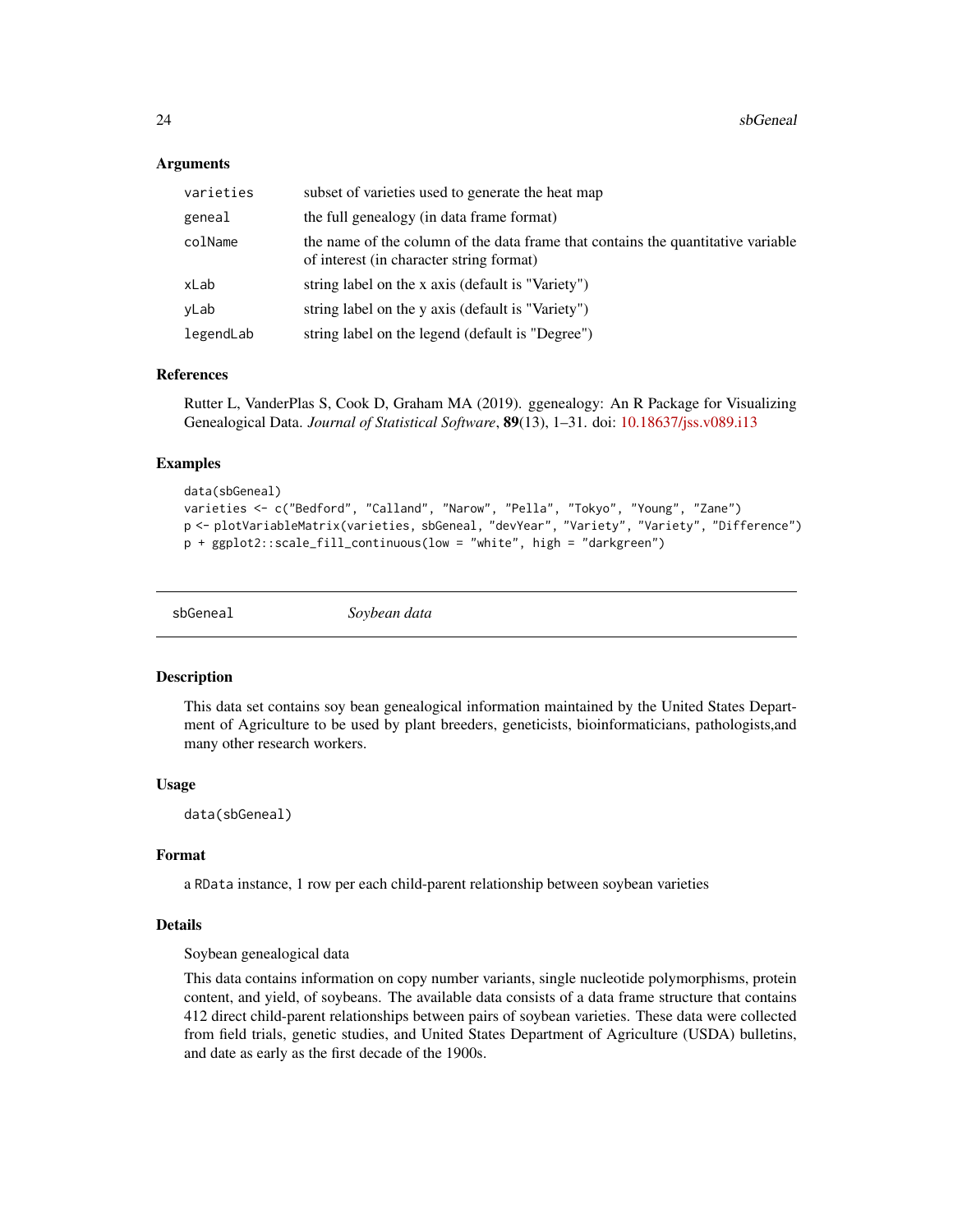#### <span id="page-24-0"></span>statGeneal 25

- child name of child soybean variety
- devYear year child variety was introduced
- yield protein yield
- yearImputed whether or not the introduced year of the child variety was imputed
- parent name of parent soybean variety

#### References

"Pedigrees of soybean cultivars released in the United States and Canada." Theodore Hyivitz, C.A. Newell, S.G. Carmer. College of Agriculture, University of Illinois at Urbana-Champaign (1977).

statGeneal *Academic statistics data*

#### Description

This data set contains academic genealogical information from the Mathematics Genealogy Project, a web-based database serviced by the North Dakota State University Department of Mathematics and the American Mathematical Society. Specifically, this data set represents a subset of the Mathematical Genealogy Project that contains all the parent-child relationships where both parent and child received an advanced degree of statistics as of June 6, 2015.

#### Usage

data(statGeneal)

#### Format

a RData instance, 1 row per each individual in the Mathematics Genealogy Project with an advanced degree in statistics. If the child had a parent who was also listed as having received an advanced degree in statistics in the Mathematics Genealogy project, then the row also contains the parental information.

#### Details

Academic statistics genealogical data

This data contains information on copy number variants, single nucleotide polymorphisms, protein content, and yield, of soybeans. The available data consists of a data frame structure that contains 412 direct child-parent relationships between pairs of soybean varieties. These data were collected from field trials, genetic studies, and United States Department of Agriculture (USDA) bulletins, and date as early as the first decade of the 1900s.

- child name of the individual who received an advanced degree in statistics
- parent name of the individual who mentored the child and also received an advanced degree in statistics. If the child has no such parent, then this field is an empty string
- gradYear year the child received their advanced degree in statistics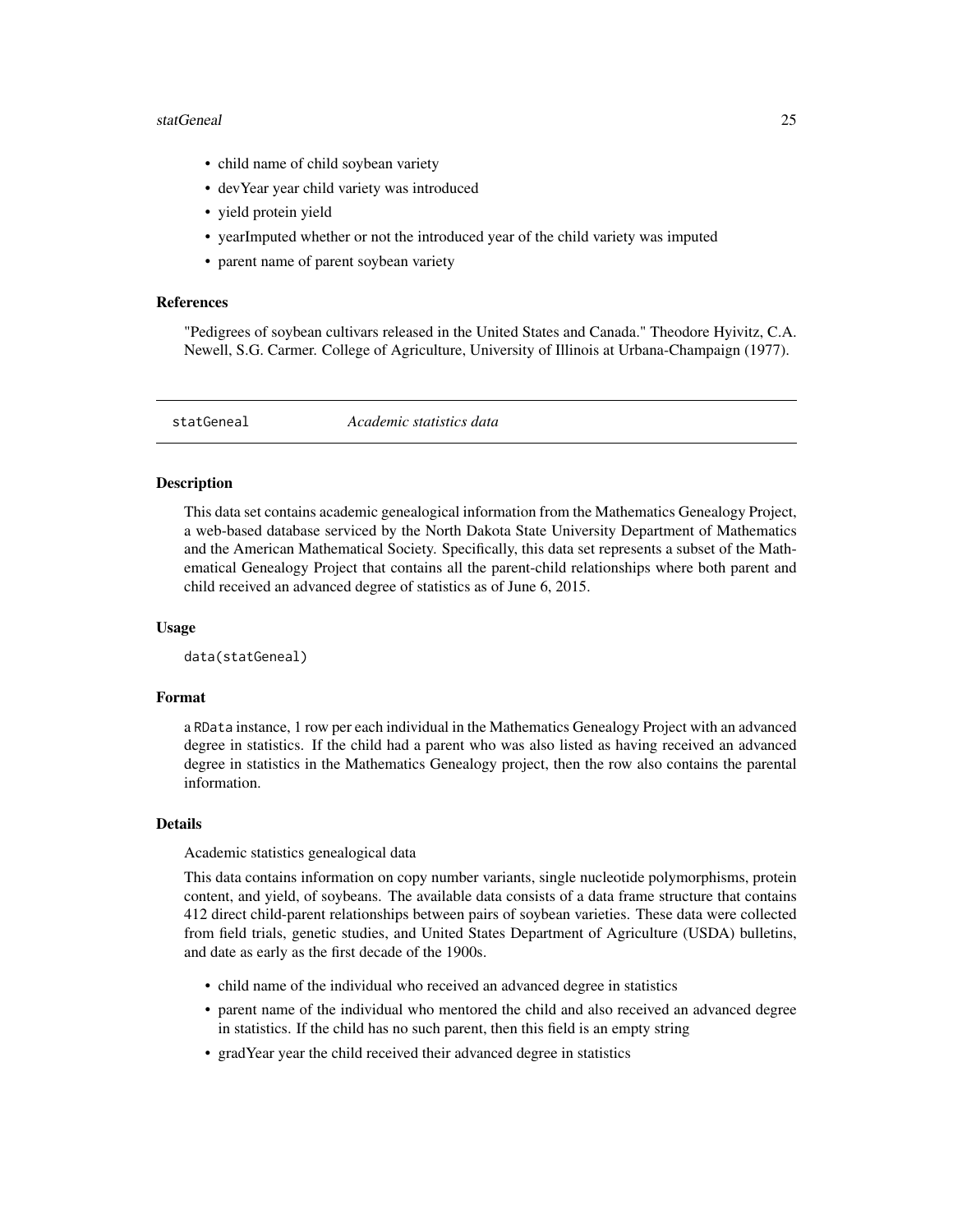- country country from which the child received their advanced degree in statistics
- school school from which the child received their advanced degree in statistics
- thesis title of the thesis the child submitted to receive their advanced degree in statistics. If this information is not available, then this field is an empty string

# References

North Dakota State University and American Mathematical Society (2010). The Mathematics Genealogy Project. Archived Web Site. Retrieved from the Library of Congress, Accessed on March 6, 2015, URL http://www.genealogy.math.ndsu.nodak.edu.